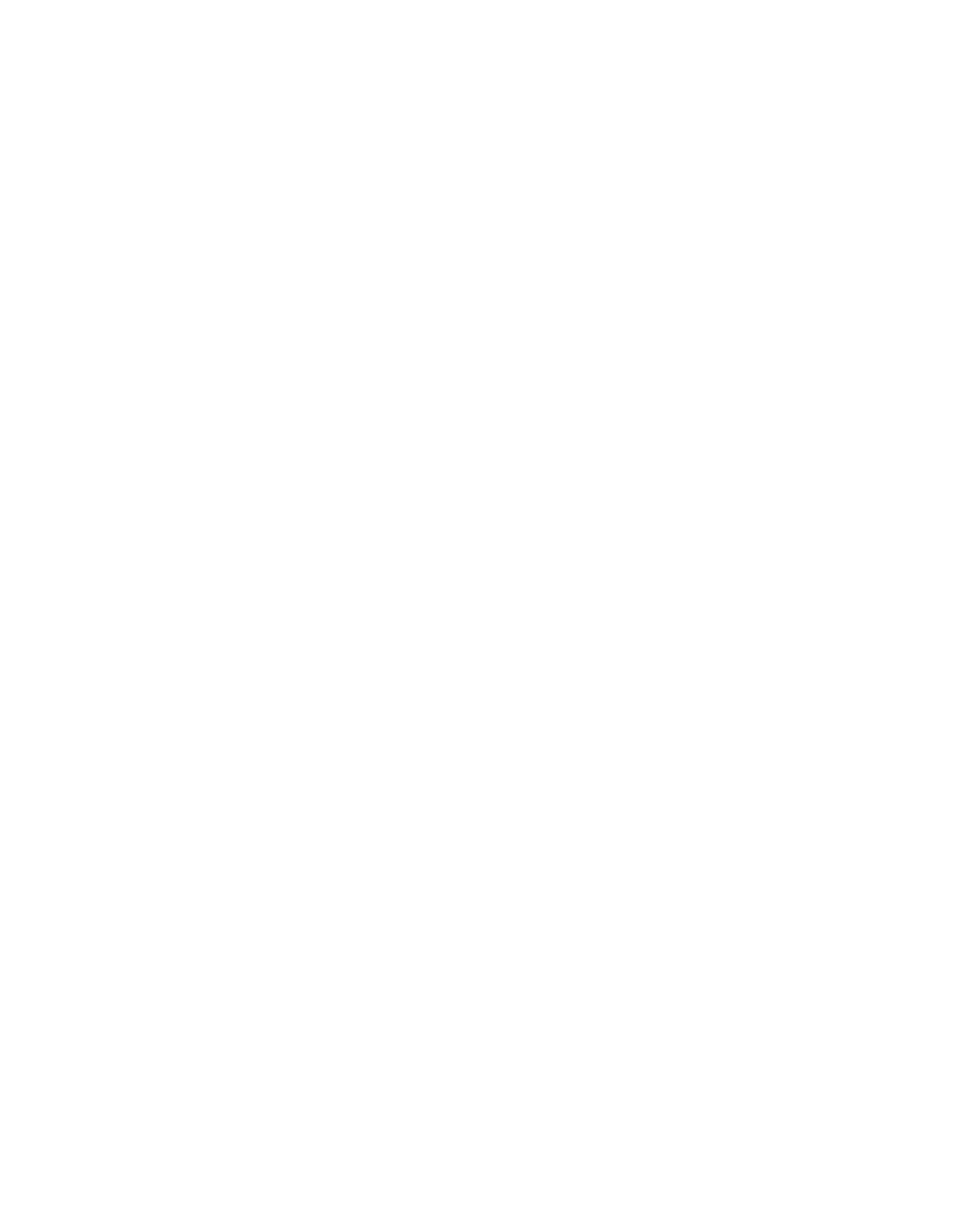# **Contents**

| Engine Protection & Monitoring System Parameters 2 |  |
|----------------------------------------------------|--|
|                                                    |  |
|                                                    |  |
|                                                    |  |
|                                                    |  |
| Lubricating Oil Filter Differential Pressure3      |  |
|                                                    |  |
|                                                    |  |
|                                                    |  |
|                                                    |  |
|                                                    |  |
|                                                    |  |
|                                                    |  |
|                                                    |  |
|                                                    |  |
|                                                    |  |
| Cooling Water Loss-of-Flow Alarm  4                |  |
|                                                    |  |
|                                                    |  |
|                                                    |  |
|                                                    |  |
|                                                    |  |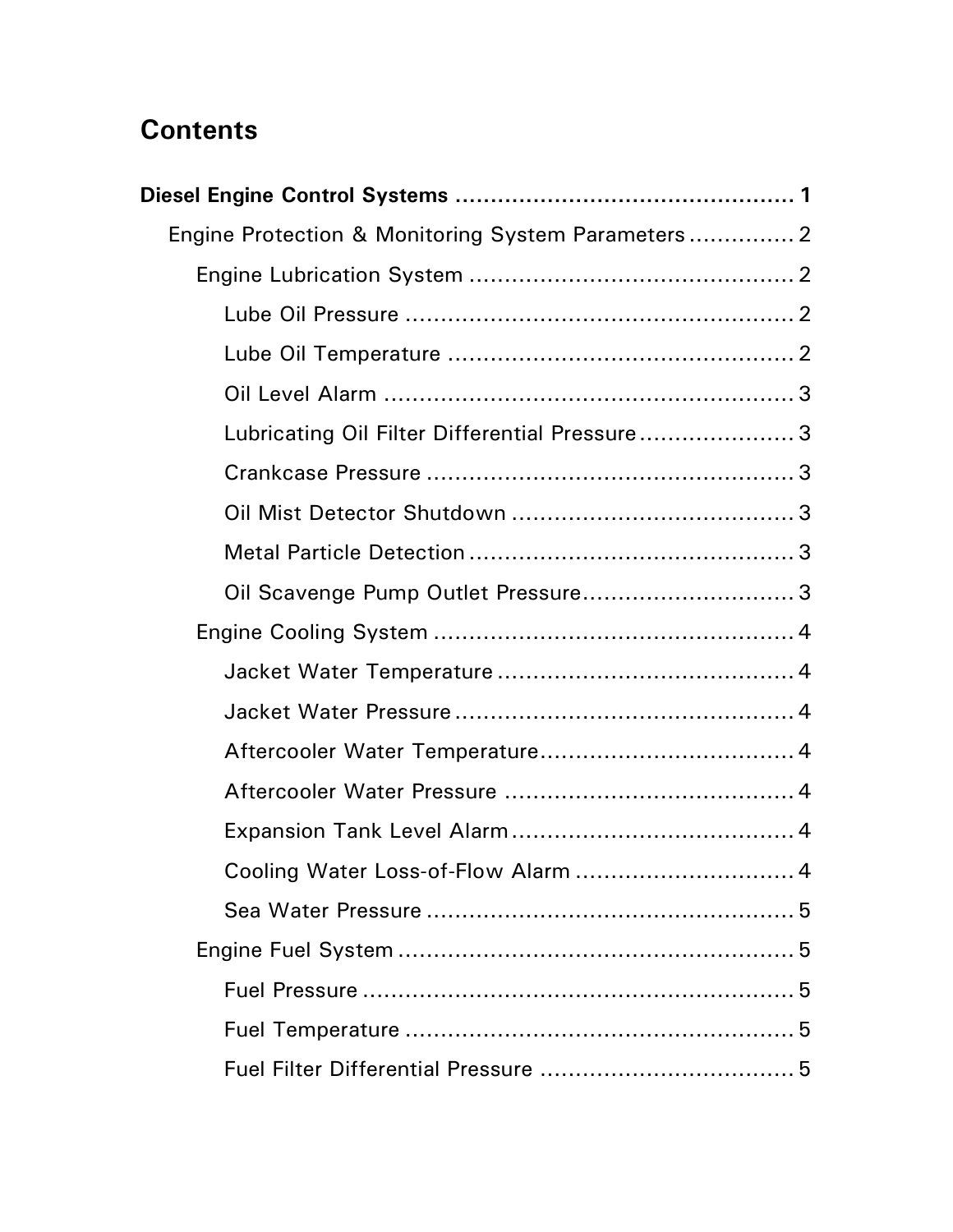| Individual Cylinder Exhaust Temperature 6              |  |
|--------------------------------------------------------|--|
| Exhaust Temperature Deviation Alarm  6                 |  |
|                                                        |  |
|                                                        |  |
|                                                        |  |
|                                                        |  |
|                                                        |  |
|                                                        |  |
|                                                        |  |
|                                                        |  |
|                                                        |  |
|                                                        |  |
| Engine Control, Protection and Monitoring Systems for  |  |
|                                                        |  |
| Electronic Control Module (ECM) and Control Software 9 |  |
|                                                        |  |
|                                                        |  |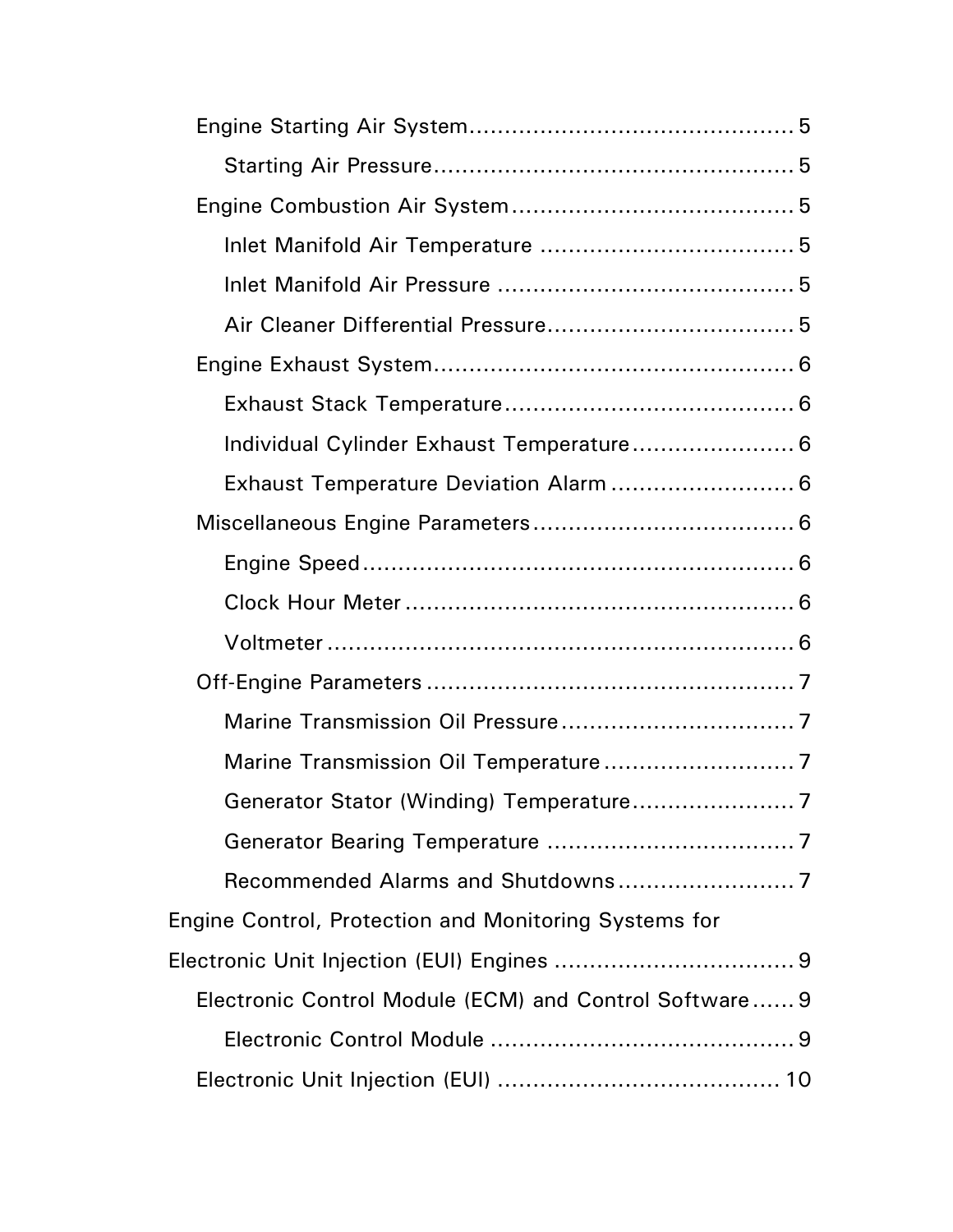| <b>Mechanically Actuated Electronic Unit Injectors</b>   |  |
|----------------------------------------------------------|--|
|                                                          |  |
| <b>Hydraulically Actuated Electronic Unit Injectors</b>  |  |
|                                                          |  |
|                                                          |  |
|                                                          |  |
| ADEM A3 Control System Specifics 11                      |  |
| ADEM A4 Control System Specifics 12                      |  |
| <b>Engine Control, Protection and Monitoring Systems</b> |  |
| for Mechanical Unit Injection (MUI) Engines  17          |  |
|                                                          |  |
| Marine Monitoring System (MMS) 18                        |  |
| Generator Monitoring System (GMS)  19                    |  |
| Engine Control Panel (ECP) - Relay Based Protection      |  |
|                                                          |  |
|                                                          |  |
|                                                          |  |
|                                                          |  |
|                                                          |  |
| Electronic Modular Control Panels (EMCP)  21             |  |
|                                                          |  |
|                                                          |  |
|                                                          |  |
|                                                          |  |
|                                                          |  |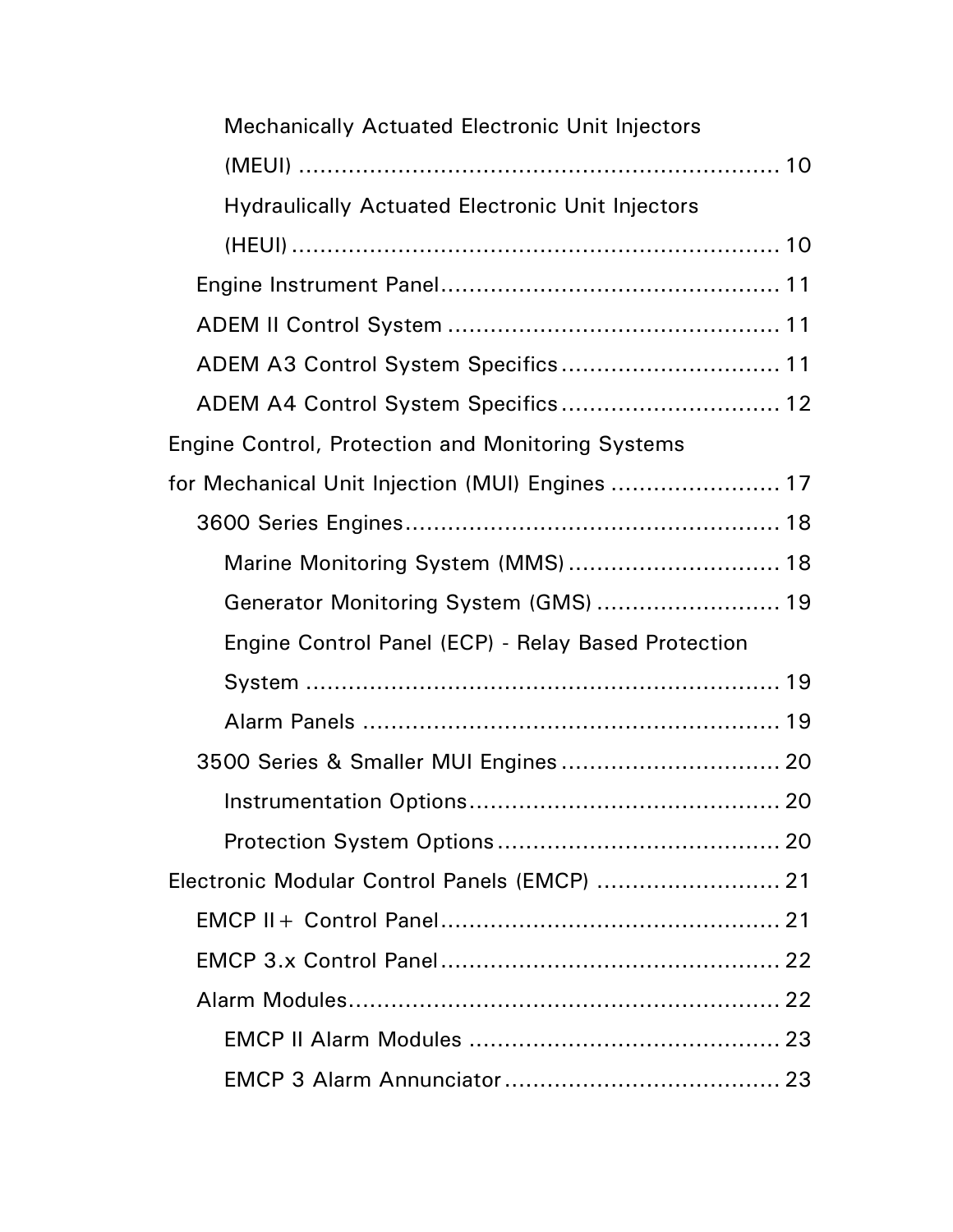| Customer Communication Module (CCM)  25            |  |
|----------------------------------------------------|--|
| Programmable Relay Control Module (PRCM)  25       |  |
|                                                    |  |
| Caterpillar PL1000 Series Communication Modules 26 |  |
| PL1000T Communication Module  26                   |  |
| PL1000E Communication Module  27                   |  |
|                                                    |  |
|                                                    |  |
|                                                    |  |
|                                                    |  |
|                                                    |  |
|                                                    |  |
|                                                    |  |
|                                                    |  |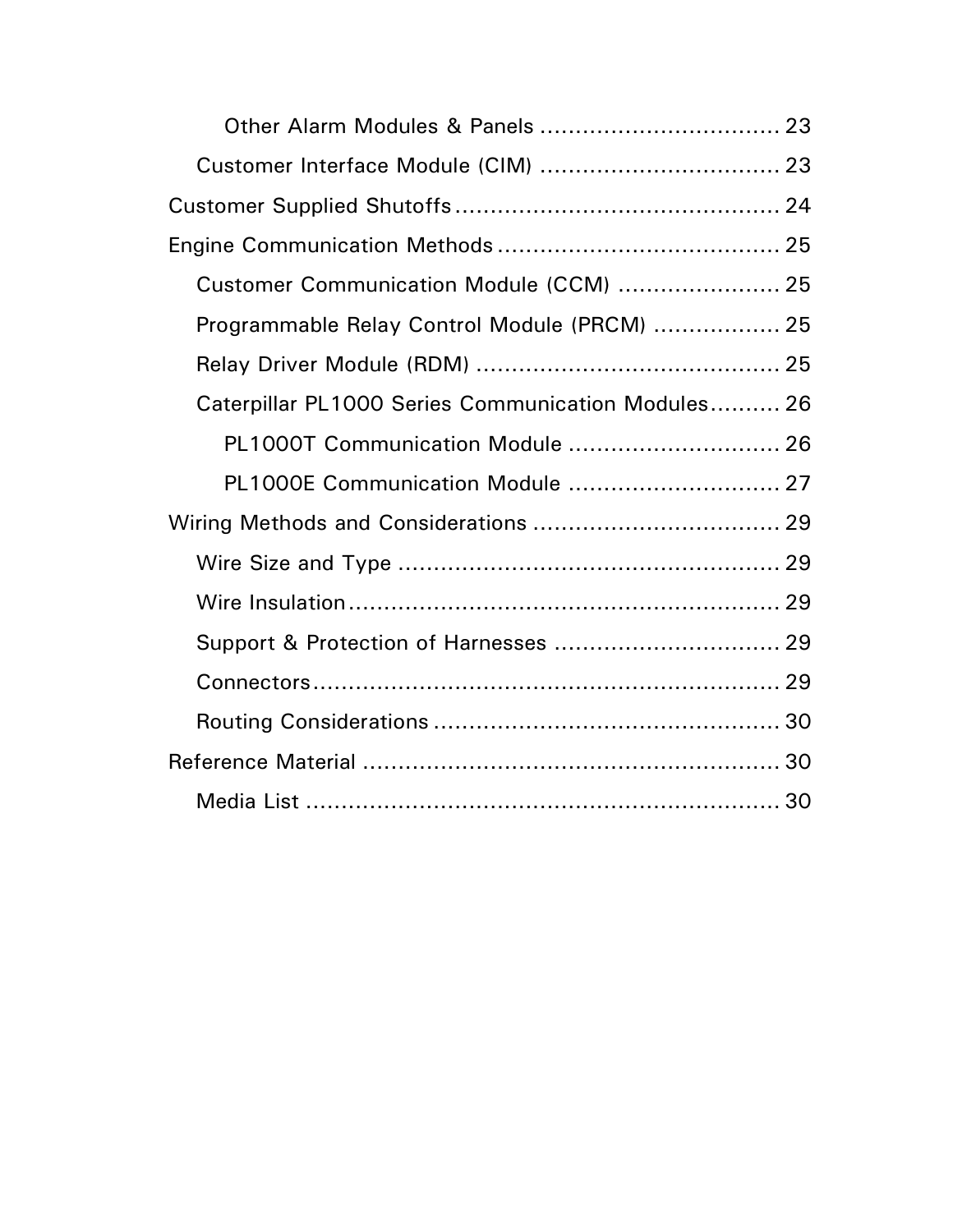# Foreword

This section of the Application and Installation Guide generally describes Diesel Engine Control Systems for Caterpillar® engines listed on the cover of this section. Additional engine systems, components and dynamics are addressed in other sections of this Application and Installation Guide.

Engine-specific information and data are available from a variety of sources. Refer to the Introduction section of this guide for additional references.

Systems and components described in this guide may not be available or applicable for every engine.

Information contained in this publication may be considered confidential. Discretion is recommended when distributing. Materials and specifications are subject to change without notice.

CAT, CATERPILLAR, their respective logos, "Caterpillar Yellow" and the POWER EDGE trade dress, as well as corporate and product identity used herein, are trademarks of Caterpillar and may not be used without permission.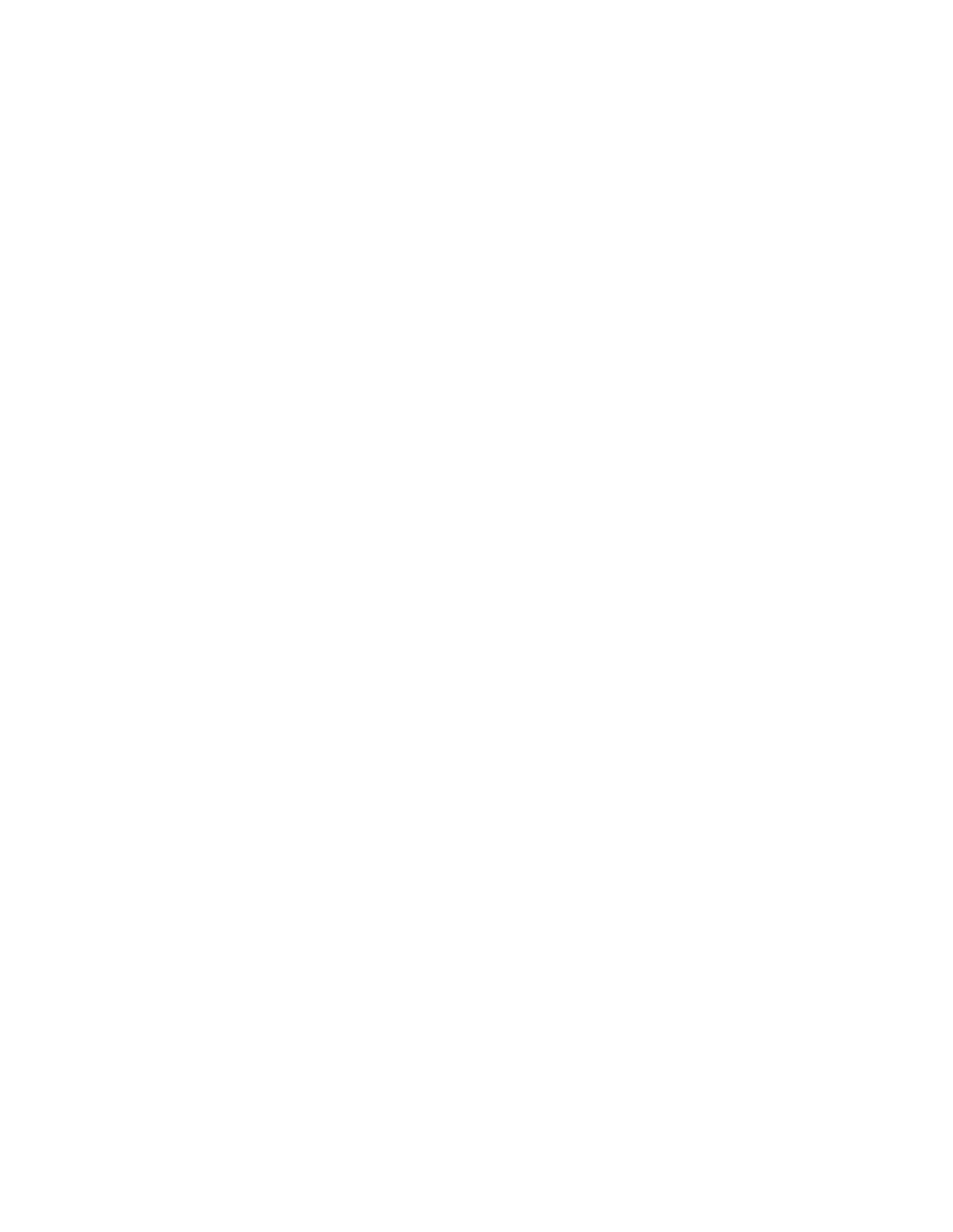# Diesel Engine Control Systems

This section on Diesel Engine Control Systems covers multiple inter-related topics dealing with all aspects of diesel engine control, protection and monitoring systems. We begin with a brief discussion of the various diesel engine protection and monitoring system parameters and outlining the purpose of each parameter in order to help determine the appropriate level required for a particular application. This is followed by a discussion of the control system that is currently in use on Caterpillar diesel engines utilizing Electronic Unit Injection (EUI). Finally, we cover the control systems used on Caterpillar diesel engines utilizing Mechanical Unit injection (MUI).

### SECTION CONTENTS

### Engine Protection & Monitoring

### System Parameters.............. 2

- Lubrication System
- Cooling System
- Fuel System
- Air Starting
- Combustion Air
- Miscellaneous
- Off-Engine Parameters

### Engine Control, Protection and Monitoring Systems for Electronic Unit Injection (EUI)

### Engines.............................. 9

- ECM and Control Software
- Electronic Unit Injection (EUI)
- Engine Instrument Panel (EIP)
- $\bullet$  ADEM<sup>TM</sup> II
- ADEM A3
- ADEM A4

### Engine Control, Protection and Monitoring Systems for Mechanical Unit Injection (MUI) Engines.............................17

- 3600 Series Engines
- 3500 Series & Smaller MUI Engines

#### Electronic Modular Control Panels (EMCP 3) ................21

- EMCP II
- EMCP 3.x
- Alarm Modules
- Customer Interface Module (CIM)

Customer Supplied Shutoffs 25

### Engine Communication

#### Methods...........................25

- Customer Communication Module
- Programmable Relay Control Module
- Relay Driver Module
- PL 1000 Series Communication Modules

### Wiring Methods &

### Considerations...................29

- Wire Size & Type
- Wire Insulation
- Support & Protection of Harnesses
- Connectors
- Routing Considerations

### Reference Material .............30

• Media Numbers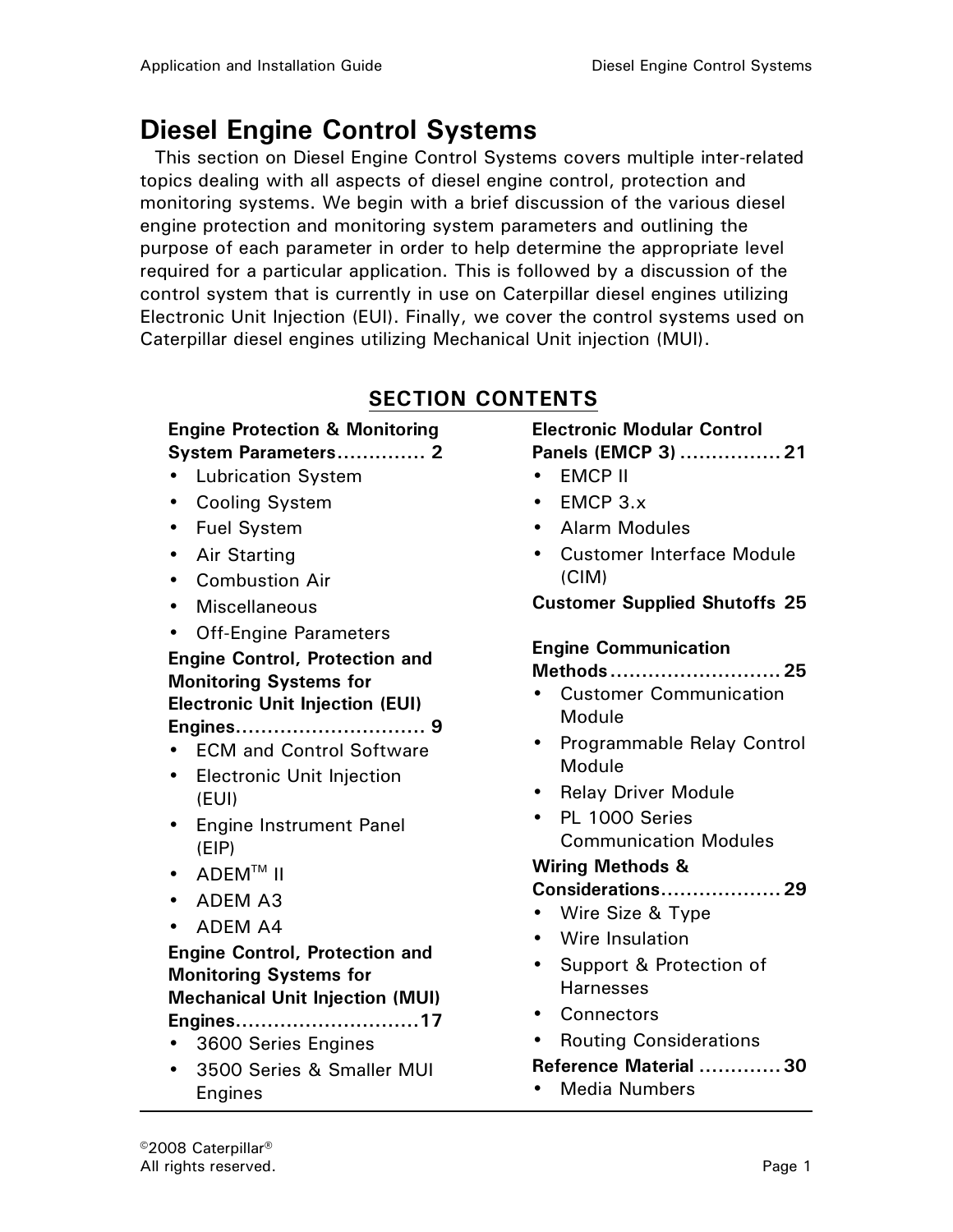# Engine Protection & Monitoring System Parameters

Engine protection and monitoring systems supplied by Caterpillar are strongly recommended. Installations not using systems supplied by Caterpillar must obtain factory approval.

A wide variety of preset contactors (switches), transducers and sensors are available to activate a specified alarm, light or engine shutdown. Any equipment operating function can be monitored depending on individual installation requirements. Control system parameters on electronic engines allow the engines to "warn", "derate" or "shutdown" the engine, when values are not within a specified range. This allows the operator to establish the required engine protection, for parameters such as water temperature and oil pressure, determined by the application. Emergency applications such as emergency generators and fire pumps may warrant disabling this feature.

The following section outlines the various diesel engine systems operating parameters available for protection and monitoring purposes; however, the extent of the instrumentation required will vary with the specific engine model and application. All engines will include the minimum standard protection and monitoring offered by Caterpillar, but the level of protection and monitoring will increase, commensurate with the level of investment.

Minimum engine protection typically includes automatic shutdowns for overspeed, low lubricating oil pressure at both low and high engine speeds and high coolant temperature. Additional shutdowns are available for coolant loss, high lubricating oil temperature, high crankcase pressure and oil mist detection. Refer to the Price List for engine model specific availability.

### Engine Lubrication System

#### Lube Oil Pressure

Oil pressure loss while operating at full power is likely to result in severe engine damage. Reduction of engine speed and load, or stopping the engine can minimize damage. Engine oil pressure must be monitored. Two operating conditions require alarms and shutdowns.

- Low oil pressure at low engine speed (idle conditions)
- Low oil pressure at high engine speed and/or load.

A safe oil pressure while operating at very low loads and/or speeds is too low at full load/speed conditions. The system includes two pressuresensitive contactors for alarm, two for shutdown and one speed (rpm) switch to decide which pressure switch has the authority to initiate the alarm or shutdown for the engine.

### Lube Oil Temperature

Much like all modern diesel engines, Caterpillar engines rely on piston cooling with lubricating oil. Oil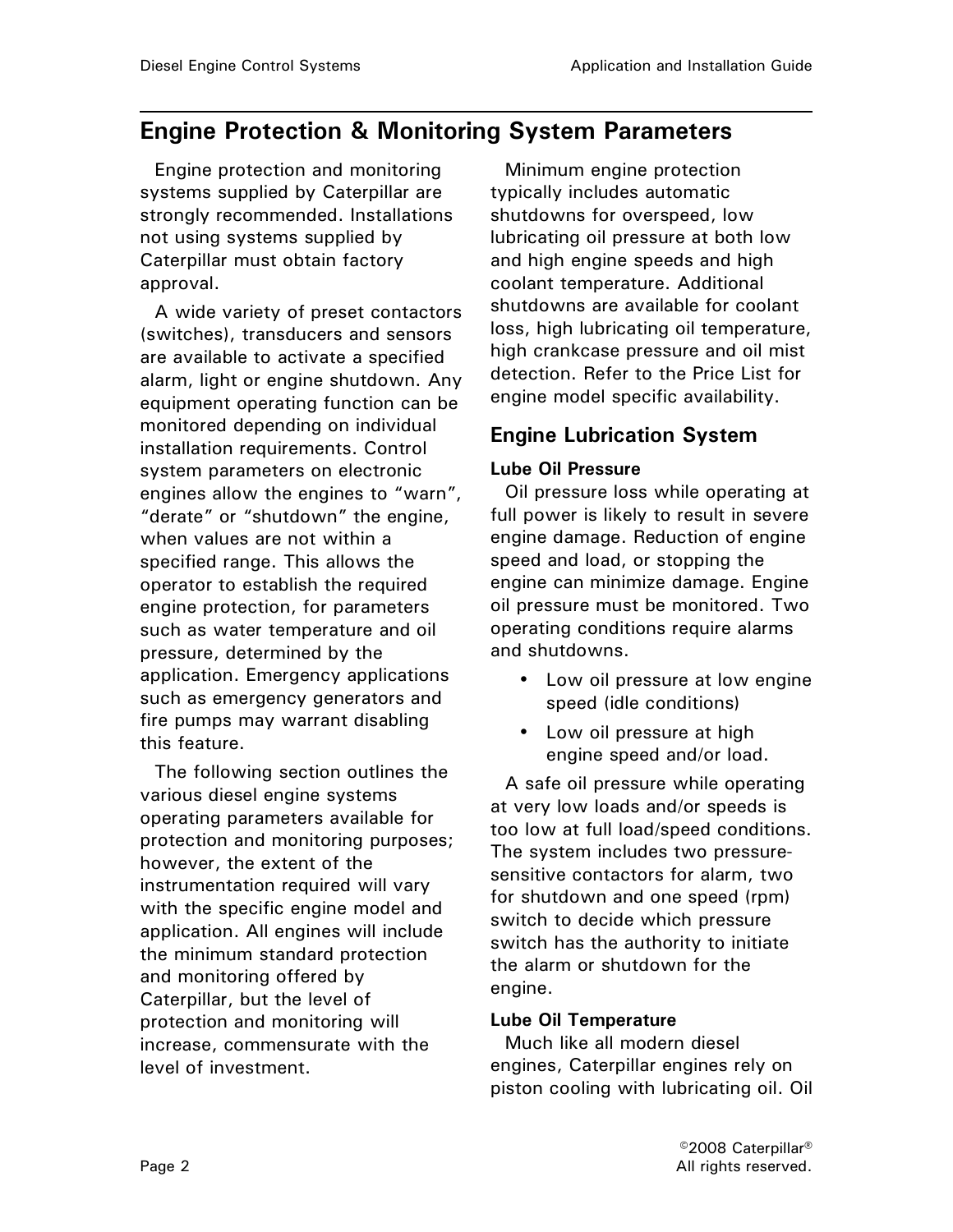temperature is a good indicator of cooling system operation as well as oil cooler condition. Oil temperature measured near the supply to the engine oil manifolds and piston cooling jets indicates the lube oil cooling system's condition. Higher than normal oil temperatures can result in bearing and/or piston problems.

### Oil Level Alarm

Oil pressure and temperature is not the only indicator of lubricating oil system condition. Low oil levels, sometimes caused by an external leak or insufficient oil filling, can cause engine damage. An alarm to signal low oil level in the sump is recommended to reduce the possibility of oil starvation.

Engine tilt, inherent in many marine applications, may cause false low oil level alarms. This can be avoided by measuring the oil level at two locations using two level switches. One switch should be located at the transverse center of the sump at the front or rear, and the other at the longitudinal center on either side. A true low level can be detected when both switches show low level at the same time.

### Lubricating Oil Filter Differential Pressure

Lubricating oil filter condition can be accurately monitored with the differential pressure gauge. Differential pressure determines the service period of the lubricating oil filter. Filter service should be signaled with a differential pressure alarm to prevent low lubricating oil pressure delivery to the engine.

### Crankcase Pressure

Changing trends in crankcase pressure will normally detect impending problems. Continued operation of an engine with severe problems can result in significant damage to the engine. A gradual increase in crankcase pressure can indicate crankcase breather malfunctions or problems in the piston and piston ring belt areas. A sudden spike indicates piston failure. In these rare instances, the damage occurs much too rapidly to detect by normal gauge observation. Automatic engine shutdown for high crankcase pressure is essential. Crankcase explosion relief valves, standard on some engines and optional on others, can help to minimize the engine damage.

### Oil Mist Detector Shutdown

An oil mist detector is required by marine societies on engines with a rating of 2250 bkW and higher, or 300 mm bore or larger. An impending main or connecting rod bearing failure can be inferred by measuring oil mist particle size. A smaller particle occurs when bearing temperature exceeds normal limits. Oil mist sensors operate based on this principle. If an oil mist sensor alarm occurs, the engine should be shutdown. It must also be inspected, once it has been allowed to cool.

### Metal Particle Detection

Metal particles in the lubricating oil can indicate a serious condition that requires immediate attention.

### Oil Scavenge Pump Outlet Pressure

Large engines can be applied in installations requiring very large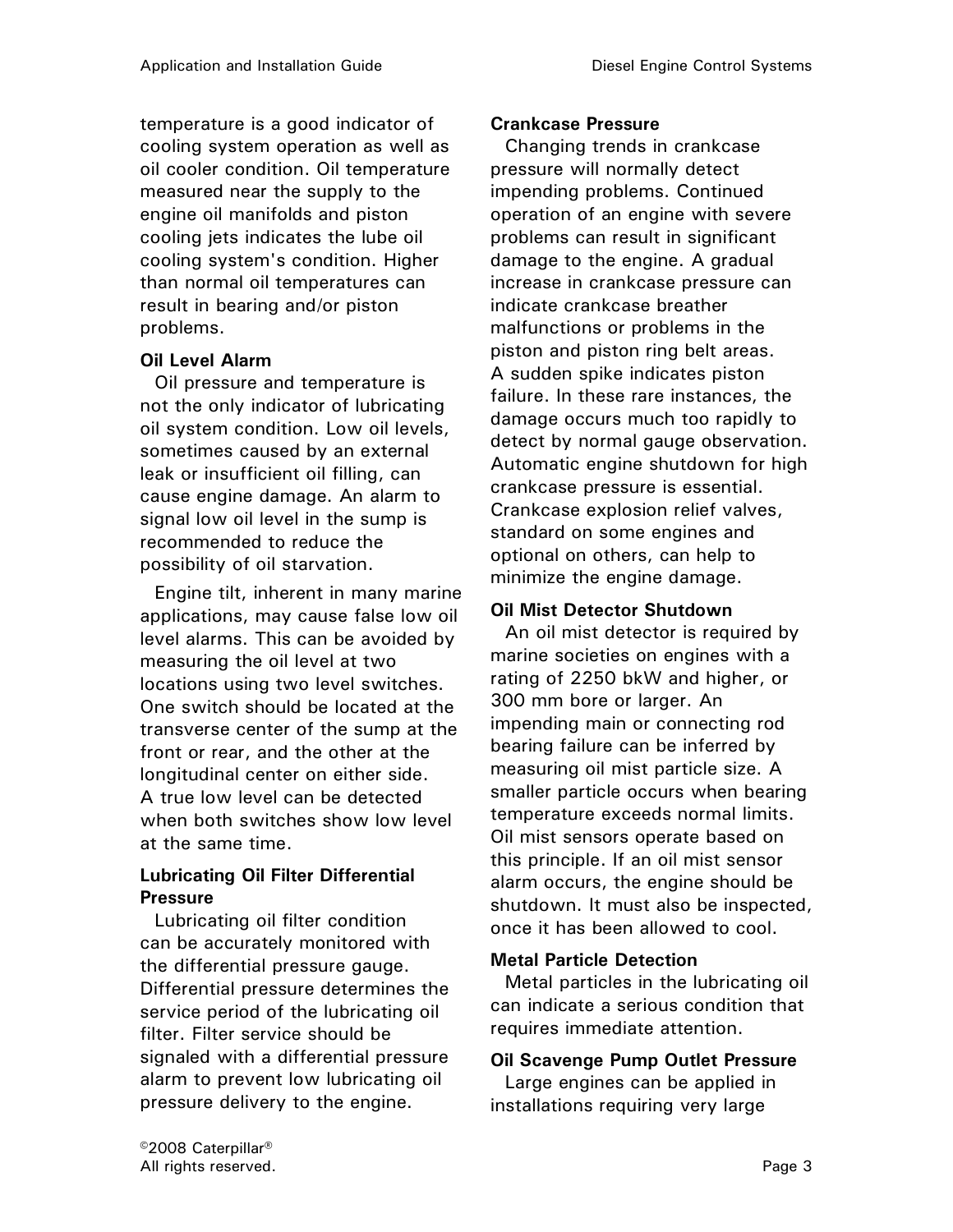external oil sumps in addition to the engine lubricating oil pan (dry sump configuration). In those instances the lubricating oil pressure measured at the scavenge pump outlet can detect lubricating oil system problems prior to low pressure detection in the main engine lubricating oil supply.

### Engine Cooling System

### Jacket Water Temperature

Jacket water temperature increase is almost as serious as loss of lubricating oil pressure but is more likely to occur. Similar reduction of engine speed and load, or stopping the engine can minimize engine damage. Set the high coolant temperature contactors to activate within 2.8°C (5°F) of the highest normal engine temperature at the time of installation.

### Jacket Water Pressure

It is important to maintain jacket water pressure to the engine to prevent overheating. Single engine applications can use an electric emergency jacket water pump to automatically start upon loss of engine driven pump pressure; this is sometimes required by marine classification societies. A low jacket water pressure alarm can warn of impending problems with an engine mounted jacket water pump.

### Aftercooler Water Temperature

It is also beneficial to monitor aftercooler water temperature to help determine operating efficiencies of the coolers in the aftercooler circuit. Impending problems with the inlet regulator can be detected with a gradual rise in water temperature.

### Aftercooler Water Pressure

Aftercooler water pressure loss will result in high inlet manifold air temperature and lubricating oil temperature, which can quickly cause engine damage. An electric emergency aftercooler water pump can be installed to automatically start upon loss of engine driven pump pressure; this is sometimes required by marine classification societies. A low aftercooler water pressure alarm can warn of impending problems with an engine mounted aftercooler water pump.

### Expansion Tank Level Alarm

While coolant temperatures and pressures are important indicators of cooling system operation, an expansion tank level alarm can indicate low coolant level or loss of system coolant. A low coolant level can activate an alarm or shutdown to prevent engine overheating. In a variable speed application, observance of expansion tank level reduction proportional to engine speed increase is an indicator of air trapped in the coolant system piping.

### Cooling Water Loss-of-Flow Alarm

Warning of coolant loss can allow the operator to save an engine which would otherwise be lost to overheat failure. If the high water temperature sensors discussed below are not immersed in water they will not activate. This coolant detection switch is installed on 3600 series engines at the highest location in the jacket water system.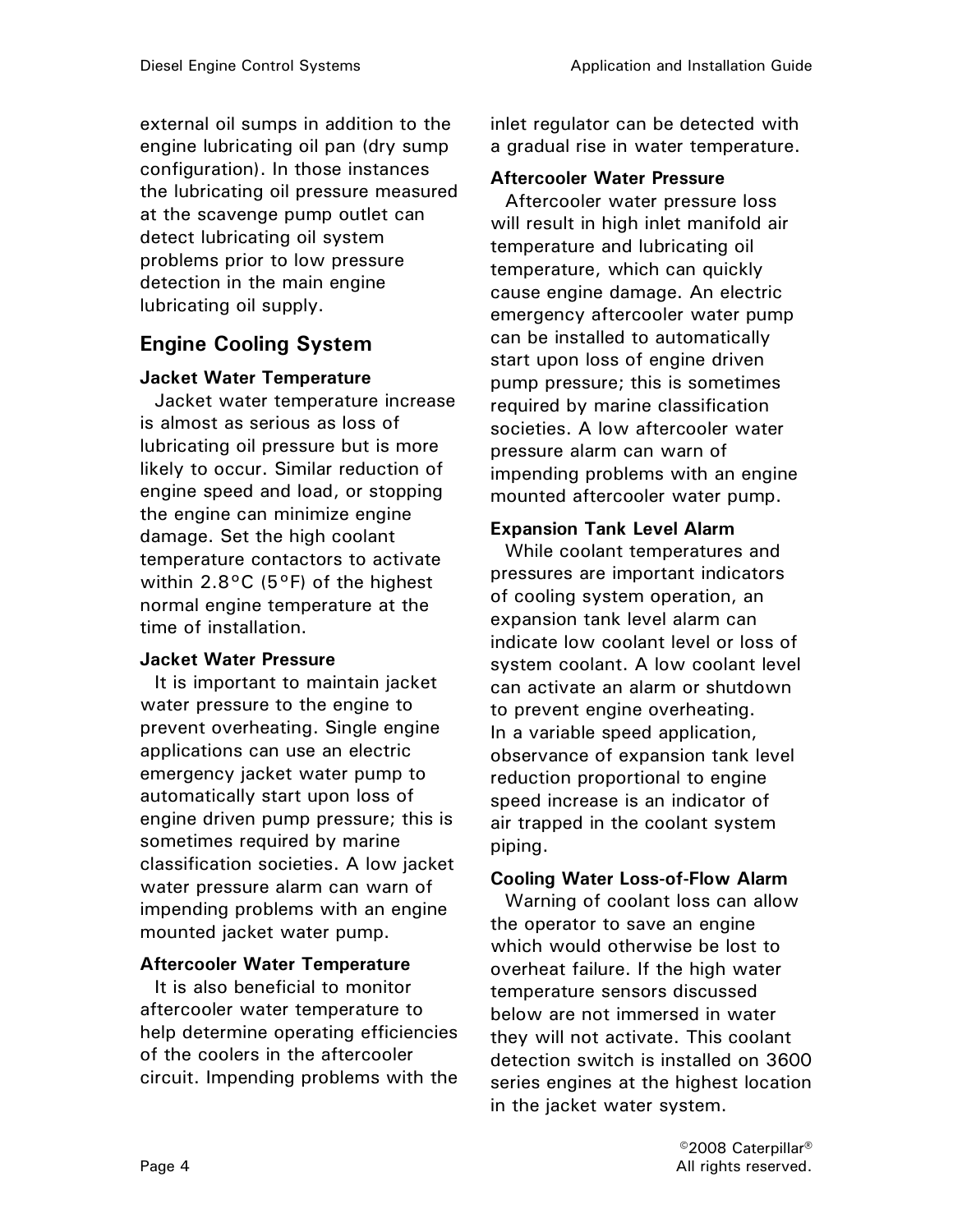### Sea Water Pressure

When using an engine driven seawater pump, it is particularly important to insure that sufficient seawater pressure is delivered to the engine cooler. Engine overheating can result from loss of seawater pressure. Unusually low seawater pump discharge pressure is often used to detect the need to service the seawater pump strainer. In many single engine applications, an electric emergency seawater pump will be used to automatically start upon loss of engine driven pump pressure; this is sometimes required by marine classification societies. A low seawater pressure alarm can warn of impending problems with an engine mounted seawater pump.

### Engine Fuel System

### Fuel Pressure

Low fuel pressure in the fuel manifold supplying the unit injectors can result in poor performance, reduced power, poor starting characteristics and misfire.

### Fuel Temperature

The temperature of the fuel delivered to the engine can be useful for determining the fuel viscosity and power limitations of the engine. Fuel at higher temperatures causes a reduction in maximum available engine power and lower fuel viscosity which can lead to seized injectors. High fuel temperature can present poor performance, power loss and injector durability problems.

### Fuel Filter Differential Pressure

Fuel filter condition can be accurately monitored with the differential pressure gauge. Differential pressure determines the service period of the filter. Filter service should be signaled with a differential pressure alarm to prevent low fuel pressure delivery to the engine.

### Engine Starting Air System

### Starting Air Pressure

Low air tank pressure can prevent engine starting until tank pressure is raised to the required level. A low starting air pressure alarm is a time saving feature to alert the operator of impending starting problems prior to attempting to start the engine.

### Engine Combustion Air System

### Inlet Manifold Air Temperature

High technology diesel engines rely on efficient turbocharger and aftercooler operation to produce the required output within safe operating limits. Air manifold temperature is a good indication of the turbocharger and air inlet system operation. Excessive air manifold temperature indicates problems in the turbo/ aftercooler/air intake system.

### Inlet Manifold Air Pressure

Air manifold pressure measurement is also helpful in determining the condition of the turbocharger, aftercooler and air inlet system, as well as being an indicator of engine load.

### Air Cleaner Differential Pressure

Air cleaner condition can be accurately monitored with the differential pressure gauge. Differential pressure determines the service period of the air cleaner.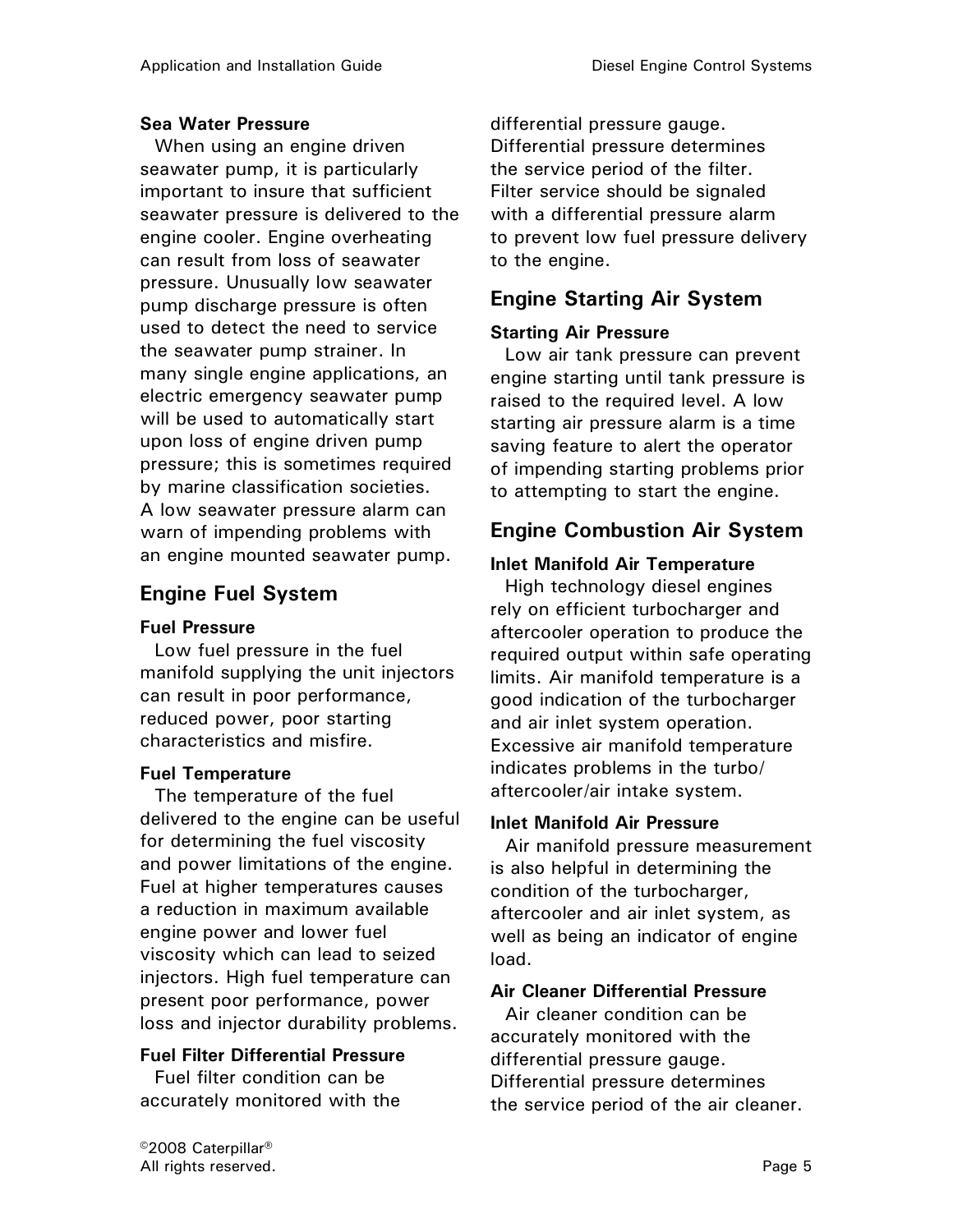Air cleaner service should be signaled with a differential pressure alarm to prevent low inlet manifold air pressure.

### Engine Exhaust System

### Exhaust Stack Temperature

Changes from normal exhaust stack temperatures give useful information concerning air filter restriction, aftercooler restriction, valve problems, turbocharger fouling and engine speed and load. Excessive temperatures indicate a variety of impending engine problems.

### Individual Cylinder Exhaust **Temperature**

While these instruments will give warning of individual injector failure, the inevitable wide tolerance on the standard temperature,  $\pm$  42°C (75°F), often causes undue operator concern. Advantages gained can be overshadowed by cost, such as the annual replacement of thermocouples, and need for special operator training. These are available on large engines only.

### Exhaust Temperature Deviation Alarm

An individual injector failure may be detected with an exhaust port temperature deviation alarm.

### Miscellaneous Engine **Parameters**

### Engine Speed

Observing the relationship between engine speed, in rpm, and governor (or rack) can allow the operator to make engine operation and maintenance judgments. Manual

shutdown for an overspeed fault is not possible as an engine will overspeed too quickly for operator reaction. Overspeed faults occur when some part of the engine fails, causing the fuel control mechanism to lock in a high fuel flow condition. When the engine load goes to a low level, the engine will continue to receive a high fuel flow. Without the load, the engine speed increases rapidly to a dangerously high level. Generally, the engine's air and fuel supply must both be cut off to stop the engine. If air operated, the inlet air shutoff requires a minimum air supply pressure for activation force, or 24 VDC for electrically operated air shut-off valves. Overspeed contactors are typically set 13 to 25% nominally over rated engine speed to avoid nuisance engine shutdowns during sudden reductions in engine load.

### Clock Hour Meter

Operating hours are essential for determining required maintenance intervals.

### Voltmeter

Voltage of the starter/alternator circuit gives useful information regarding battery condition, alternator condition, state of charge of the batteries and condition of battery cables. A voltmeter is highly recommended on electronically controlled engines because voltage drops below 9/18 volts will cause the engine to shutdown.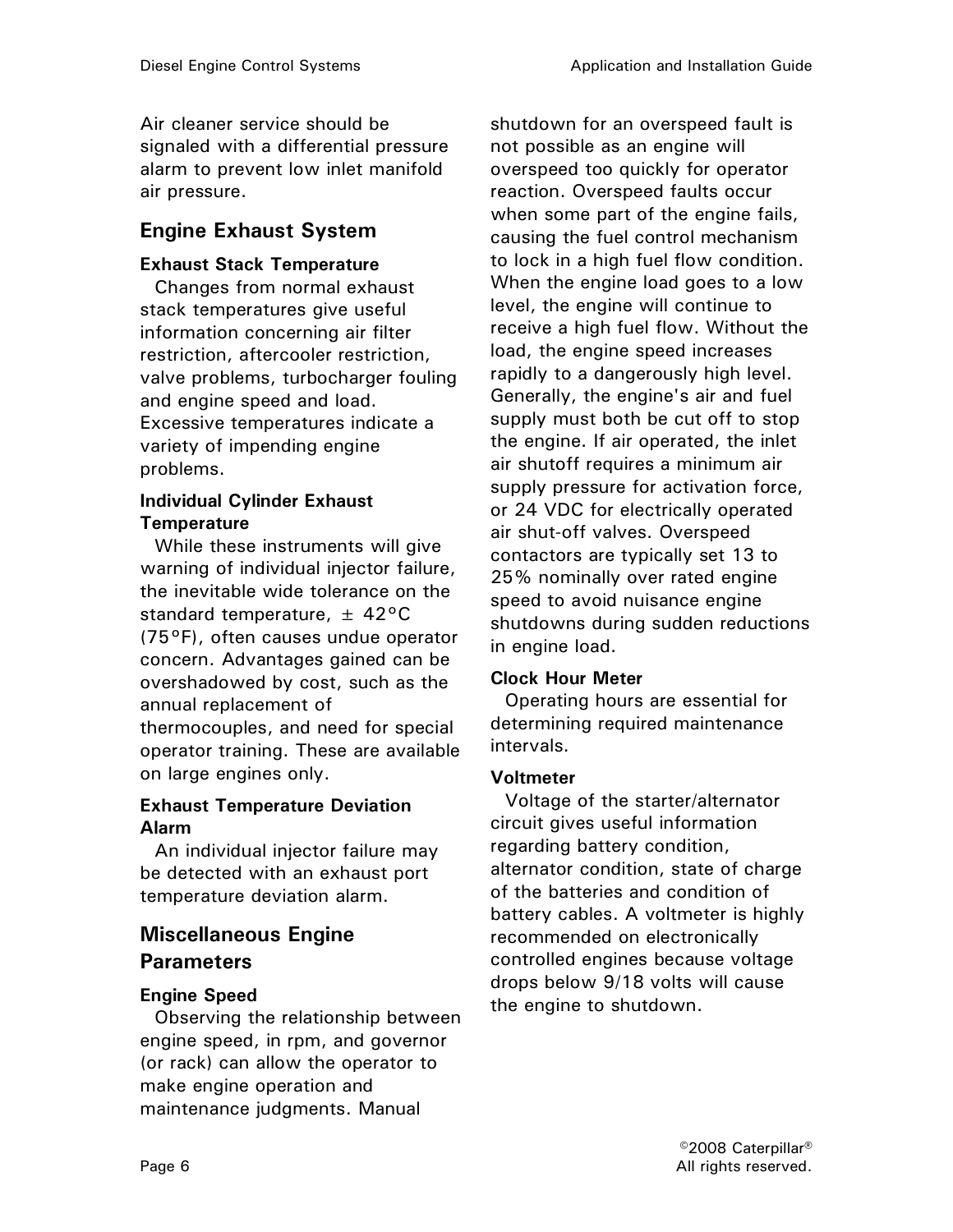### Off-Engine Parameters

#### Marine Transmission Oil Pressure

Transmission oil pressure measurement shows when the transmission clutches have engaged and provides useful information concerning the condition of the pump, filters, or clutches. Excessive pressure can damage components in the hydraulic circuit. Low oil pressure will allow the clutches to slip, causing damage to the clutch discs.

### Marine Transmission Oil **Temperature**

Many transmission problems, such as clutch slippage, insufficient clutch pressure, bearing wear, cooler blockage, or loss of cooling water flow will be manifested as an increase in transmission oil temperature.

### Generator Stator (Winding) **Temperature**

Many generators include 100 Ohm platinum Resistive Temperature

Devices (RTD's) or type J Iron-Constantan thermocouples for monitoring winding temperature. Insufficient generator air flow, excessive current output and high ambient temperature cause high winding temperature.

#### Generator Bearing Temperature

Many large generators include 100 Ohm platinum RTD's for monitoring bearing condition.

#### Recommended Alarms and **Shutdowns**

The engine protection and monitoring system parameters discussed above are the standard systems. Customers routinely add alarms and shutdowns to meet the needs of the application. Table 1 suggests various alarms and shutdowns to be considered and how they might be applied. This chart is frequently modified to fit the site, application and maintenance personnel preferences.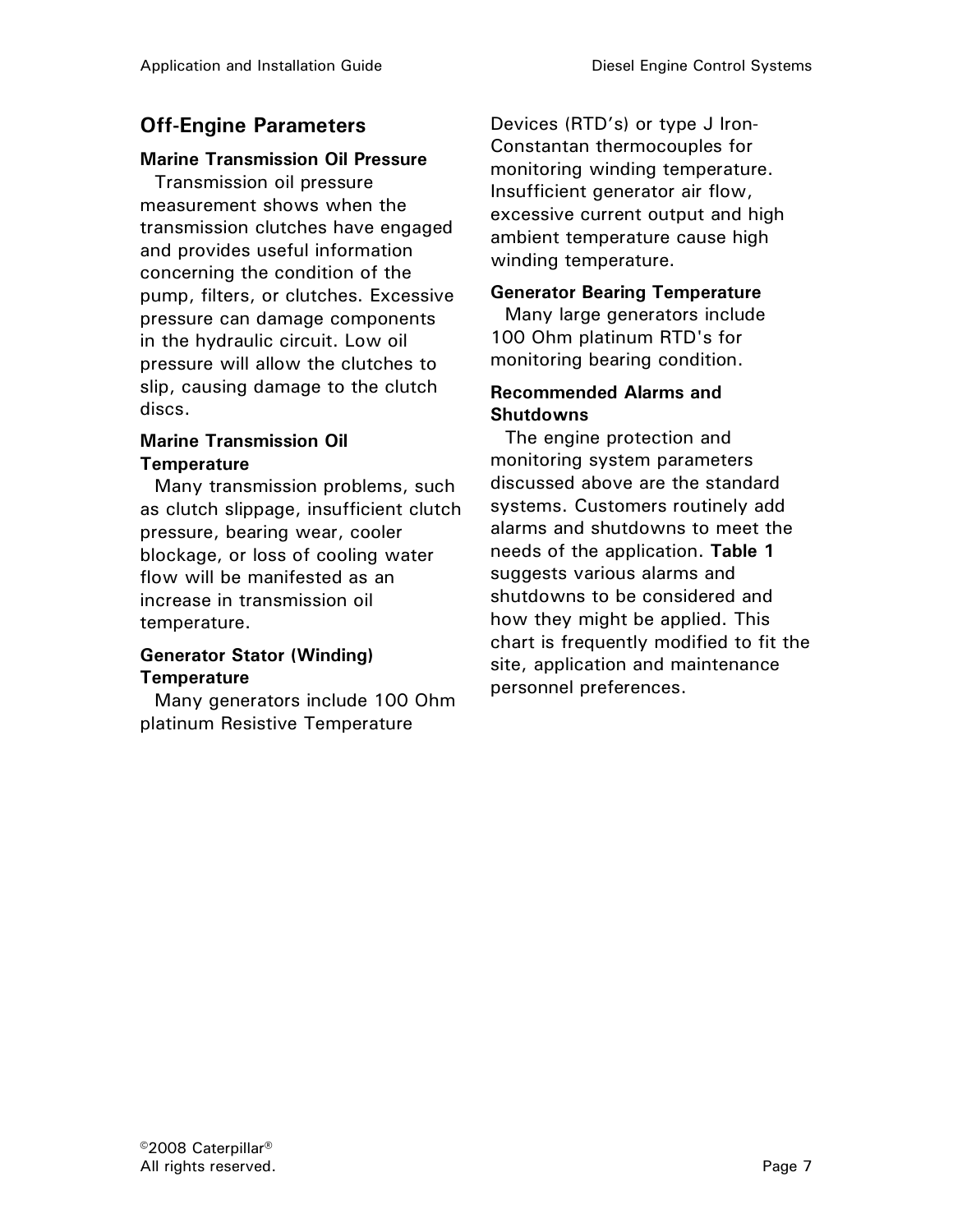| <b>Diesel Engine Controls and Safety Devices</b> |                   |                 |  |
|--------------------------------------------------|-------------------|-----------------|--|
| <b>Malfunction</b>                               | <b>Unattended</b> | <b>Attended</b> |  |
| Low Oil Pressure                                 | S                 | S               |  |
| <b>High Oil Temperature</b>                      | A                 | A               |  |
| Low Oil Level                                    | A                 | A               |  |
| High Oil Filter Differential Pressure            | А                 | А               |  |
| <b>Crankcase Pressure</b>                        | S                 | S               |  |
| Oil Mist Detection                               | A                 | А               |  |
| <b>Metal Particle Detection</b>                  | A                 | А               |  |
| High Jacket Water Temperature                    | S                 | S               |  |
| Low Jacket Water Pressure                        | A                 | А               |  |
| High Aftercooler Water Temperature               | A                 | А               |  |
| Low Aftercooler Water Pressure                   | A                 | A               |  |
| Low Water Level                                  | A                 | А               |  |
| Cooling Water Loss-of-Flow (3600 Only)           | S                 | S               |  |
| Low Sea Water Pressure                           | A                 | A               |  |
| Low Fuel Pressure                                | A                 | A               |  |
| <b>High Fuel Temperature</b>                     | A                 | A               |  |
| High Fuel Filter Differential Pressure           | A                 | A               |  |
| Low Starting Air Pressure                        | A                 | A               |  |
| High Intake Manifold Air Temperature             | A                 | A               |  |
| High Exhaust Stack Temperature                   | A                 | A               |  |
| <b>High Exhaust Temperature Deviation</b>        | А                 | А               |  |
| <b>Engine Overspeed</b>                          | S                 | S               |  |
| S - Engine Shutdown<br>$A -$ Alarm only          |                   |                 |  |

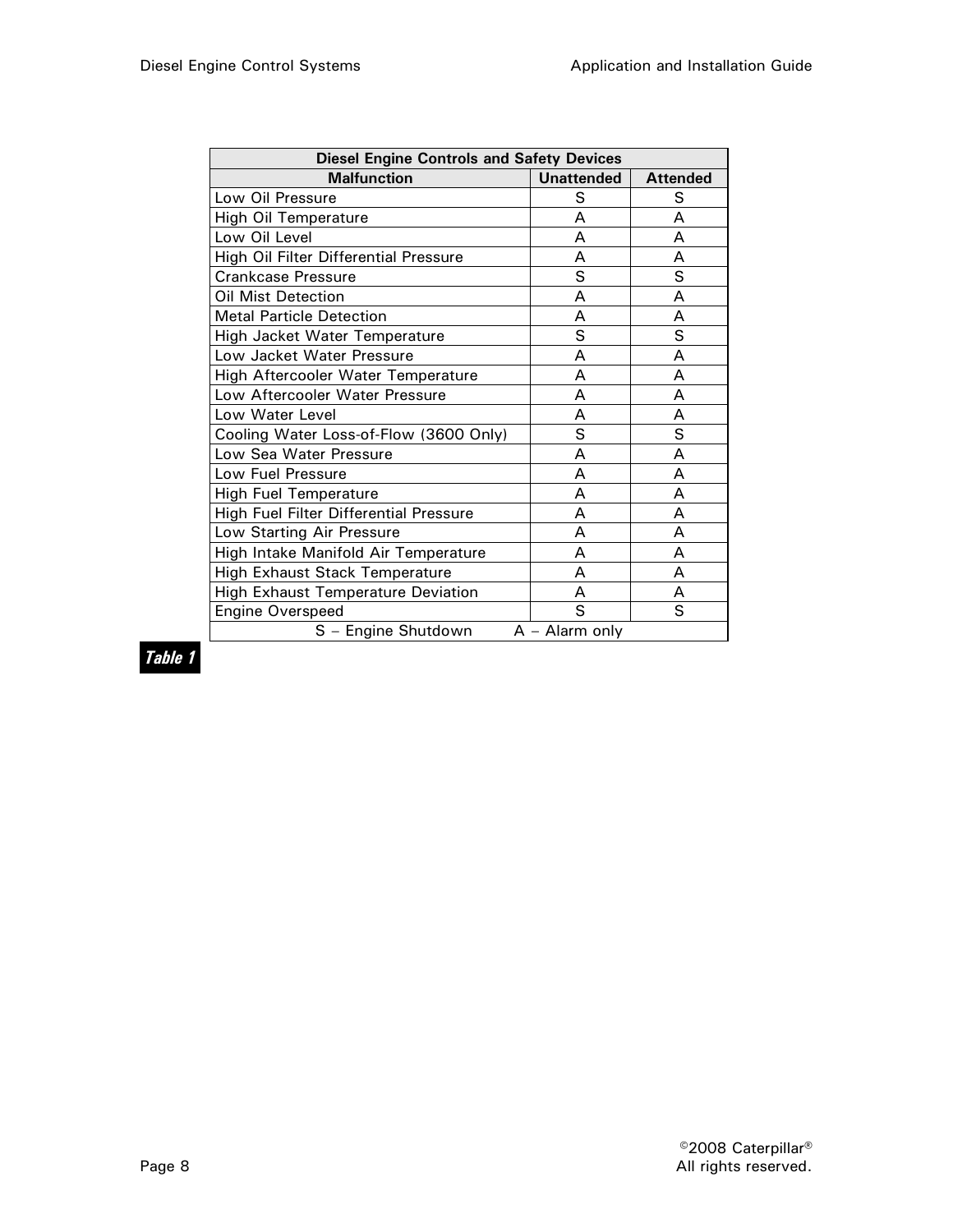# Engine Control, Protection and Monitoring Systems for Electronic Unit Injection (EUI) Engines

The Caterpillar ADEM™ system is specifically designed to control and interface with Electronic Unit Injector (EUI) equipped diesel engines. The ADEM electronic controls integrate start/stop controls, speed governing, engine sensing/monitoring and fuel injection control into one comprehensive engine control system for optimum performance and reliability.

There are three versions of this control system in use on current Caterpillar engines.

- ADEM II
- ADEM A3
- ADEM A4

Refer to Table 2 and the Price List for a specific engine's control system.

The basic ADEM control system is generally the same for all three systems. Common system features will be outlined first and descriptions of the individual control system versions will follow.

### Electronic Control Module (ECM) and Control Software

- Electronic Unit Injectors (EUI):
	- o Mechanically actuated and Electronically controlled Unit Injectors (MEUI)

or

o Hydraulically actuated and Electronically

controlled Unit Injectors (HEUI)

- Injection Actuation Pressure Control Valve (IAPCV) on HEUI engines only
- Wiring Harness
- Engine switches and sensors

### Electronic Control Module

The Electronic Control Module (ECM) controls most of the functions of the engine. The module is an environmentally sealed unit installed in an engine-mounted junction box. The ECM monitors various inputs from sensors in order to activate relays, solenoids and other devices at the appropriate levels. The ECM supports the following primary functions:

- Start/stop control
- Engine speed governing
- Engine monitoring and protection

The ECM control parameters are all preset at the factory with any site specific reprogramming performed by Caterpillar service personnel during the commissioning process. The Caterpillar Electronic Service Technician (Cat ET) service tool is used for any needed reprogramming.

The ECM control parameters include start/stop control, engine speed governing and engine monitoring and protection.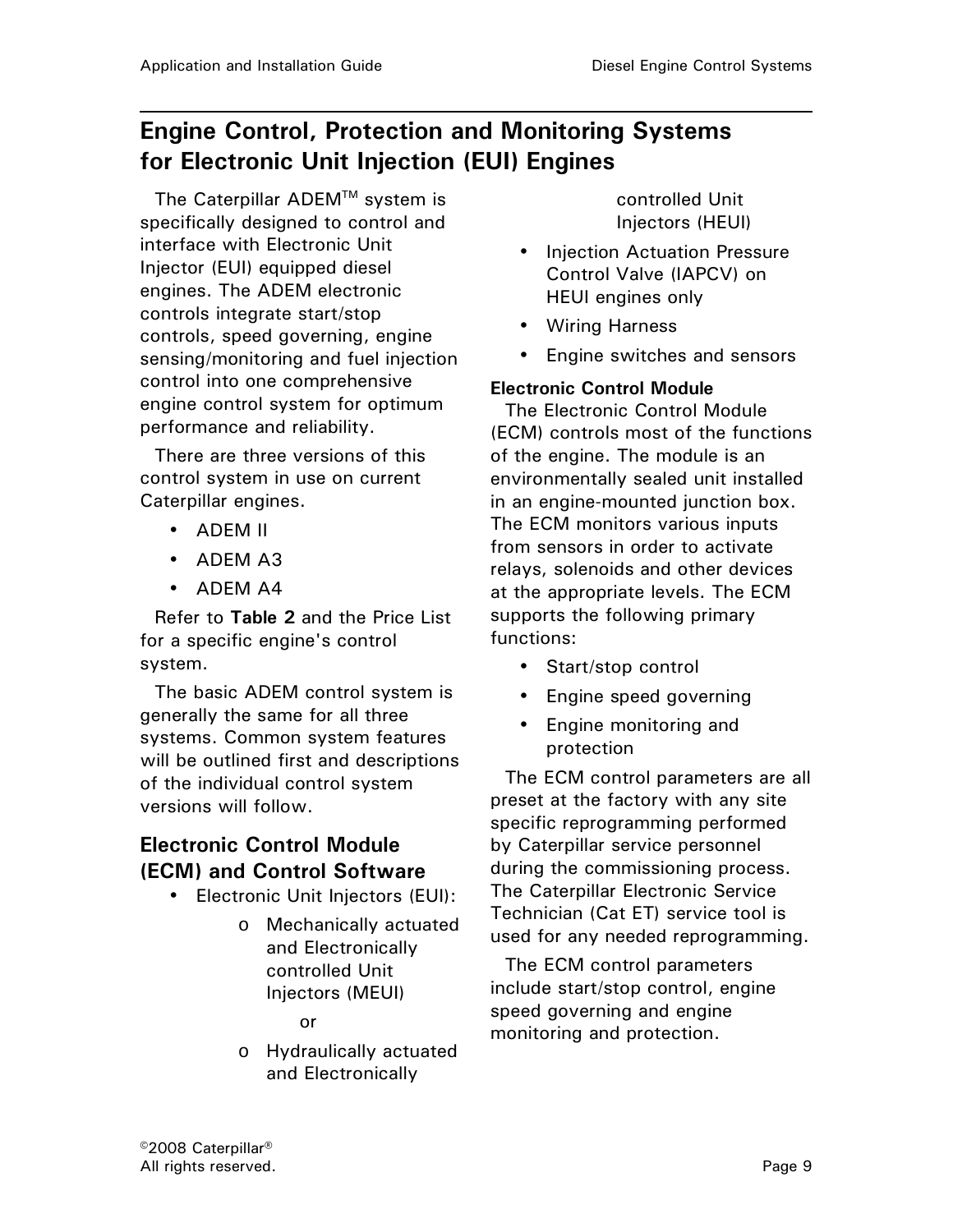### Start/Stop Control

The ECM contains the logic and outputs for control of engine starting and shutdown, including prelubrication and postlubrication, when available. The customer programmable logic responds to signals from the engine control switch, emergency stop switch, remote start switch, data link and other inputs, and the ECM controls the prelube pump (when available), the starting motor, and the electronic fuel injector solenoid valves at the appropriate times.

### Engine Speed Governing

The ECM governs the engine speed by controlling the amount of fuel that is delivered by the injectors.

The ECM compares the desired engine speed to the actual engine speed and adjusts the amount of fuel injected until the actual engine speed matches the desired engine speed. Desired speed is based on throttle switch position and actual speed is based on engine speed/timing sensor signals.

### Engine Monitoring and Protection

The ECM monitors engine operation and the electronic system. Any problems with the engine operation will cause the ECM to generate an event code that can issue a warning or cause a shutdown. The severity of the condition determines whether a warning is issued or the engine is shutdown. Problems with the electronic system produce a diagnostic code that can be addressed using the Cat ET.

### Electronic Unit Injection (EUI)

The ECM controls the timing, duration and pressure of the fuel by varying the signals to the injectors. The timing and duration of the injection is controlled through the injector solenoid valves, common to all electronic unit injectors. The fuel pressure is controlled by two different means of injector actuation, either mechanical or hydraulic.

### Mechanically Actuated Electronic Unit Injectors (MEUI)

Mechanically Actuated Electronic Unit Injectors (MEUI) use the engine camshaft and push rods to generate fuel injection pressure, while the ECM controls the amount of fuel injected.

### Hydraulically Actuated Electronic Unit Injectors (HEUI)

Hydraulically Actuated Electronic Unit Injectors (HEUI) use a hydraulic pump and engine oil to generate fuel injection pressure. On the HEUI system, the ECM modulates the injection pressure by varying the signal to the Injection Actuation Pressure Control Valve (IAPCV). The IAPCV controls the pressure of the high-pressure oil which pressurizes the fuel that is in the injectors.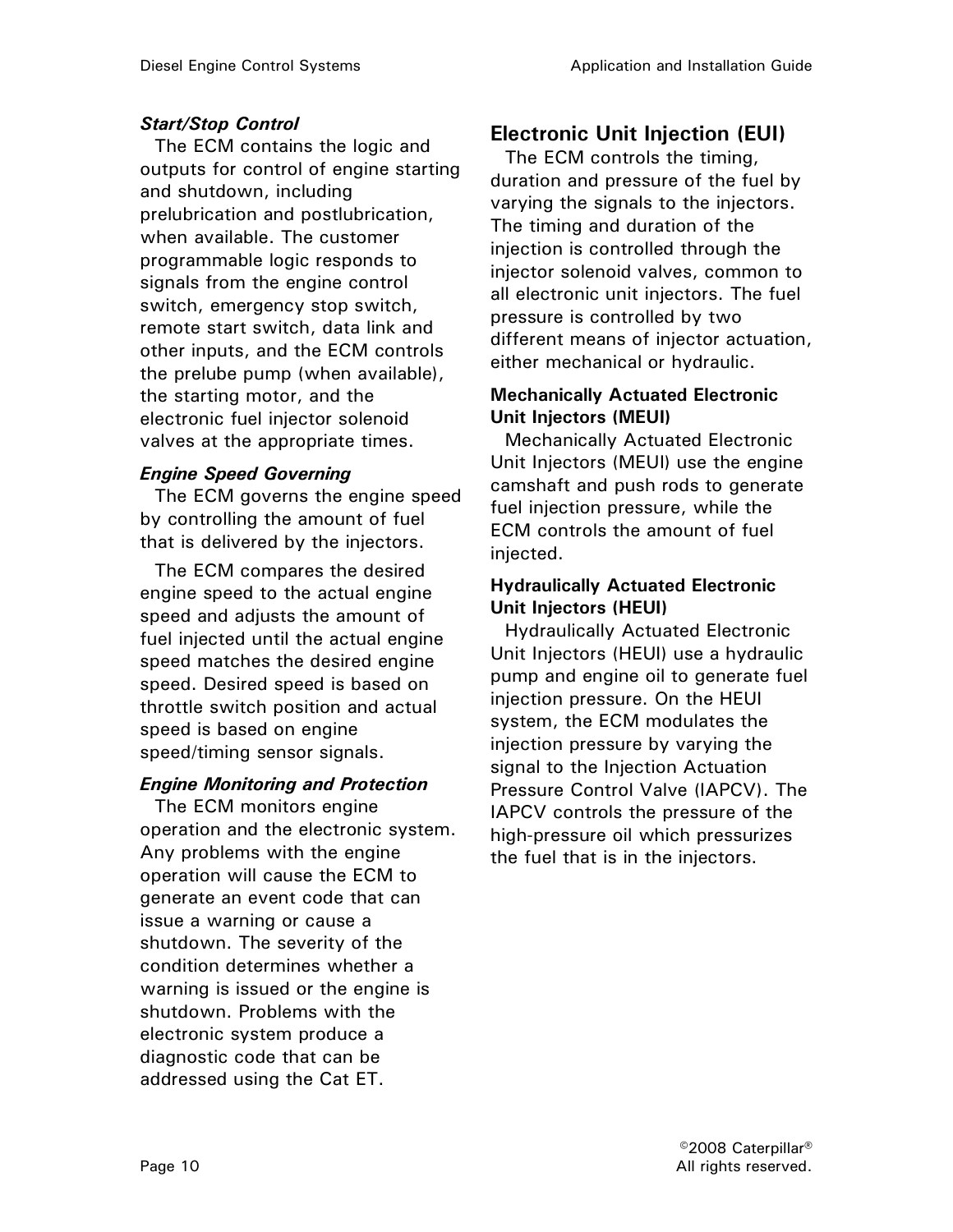### Engine Instrument Panel

The Engine Instrument Panel (EIP) is part of the standard scope of supply for some engines and optional for others. Refer to the Price List for a specific engine's scope of supply.

For Caterpillar packaged generator sets, Electronic Modular Control Panels (EMCP II or EMCP 3.X) are used to consolidate engine and generator control, monitoring and protection functions. These panels are discussed in more detail in the service literature for each engine.

### ADEM II Control System

The following is a list of features and details specific to the ADEM II control system. Refer to Figure 1 for a typical ADEM II control system schematic.

Although fuel cooling is standard for the ADEM II, air-cooling is an option. Note that the ECM has a maximum operating temperature of 85°C (185°F)

Features for the ADEM II include:

- 2 x 40-Pin Input/Output **Connectors**
- Fuel cooling of the ECM is required in some cases
- Actuators for starter motor control, integrated prelube control and air shut-off control are optional
- Communication
	- o Cat Data Link
	- o CAN 2.0 Data Link/24V ATA Data Link
- o RS-232 Data Link
- Sensor Power Supplies
	- o Analog Sensor Supply (5V)
	- o Digital Sensor Supply (8V)
	- o Speed/Timing Sensor Supply (12V)

### ADEM A3 Control System **Specifics**

The following is a list of features and details specific to the ADEM A3 control system. Refer to Figure 2 for a typical ADEM A3 control system schematic.

- 2 x 70-Pin Input/Output **Connectors**
- The ECM is fuel cooled to maintain operational temperatures.
- Communication
	- o J1939 (CAN) Data Link
	- o ATA (J1587) Data Link
	- o High Speed Proprietary Data Link
- Sensor Power Supplies
	- o Analog Sensor Supply (5V, 400mA)
	- o Digital Sensor Supply (8V, 400mA)
	- o Speed Sensor Supply (13V, 60mA)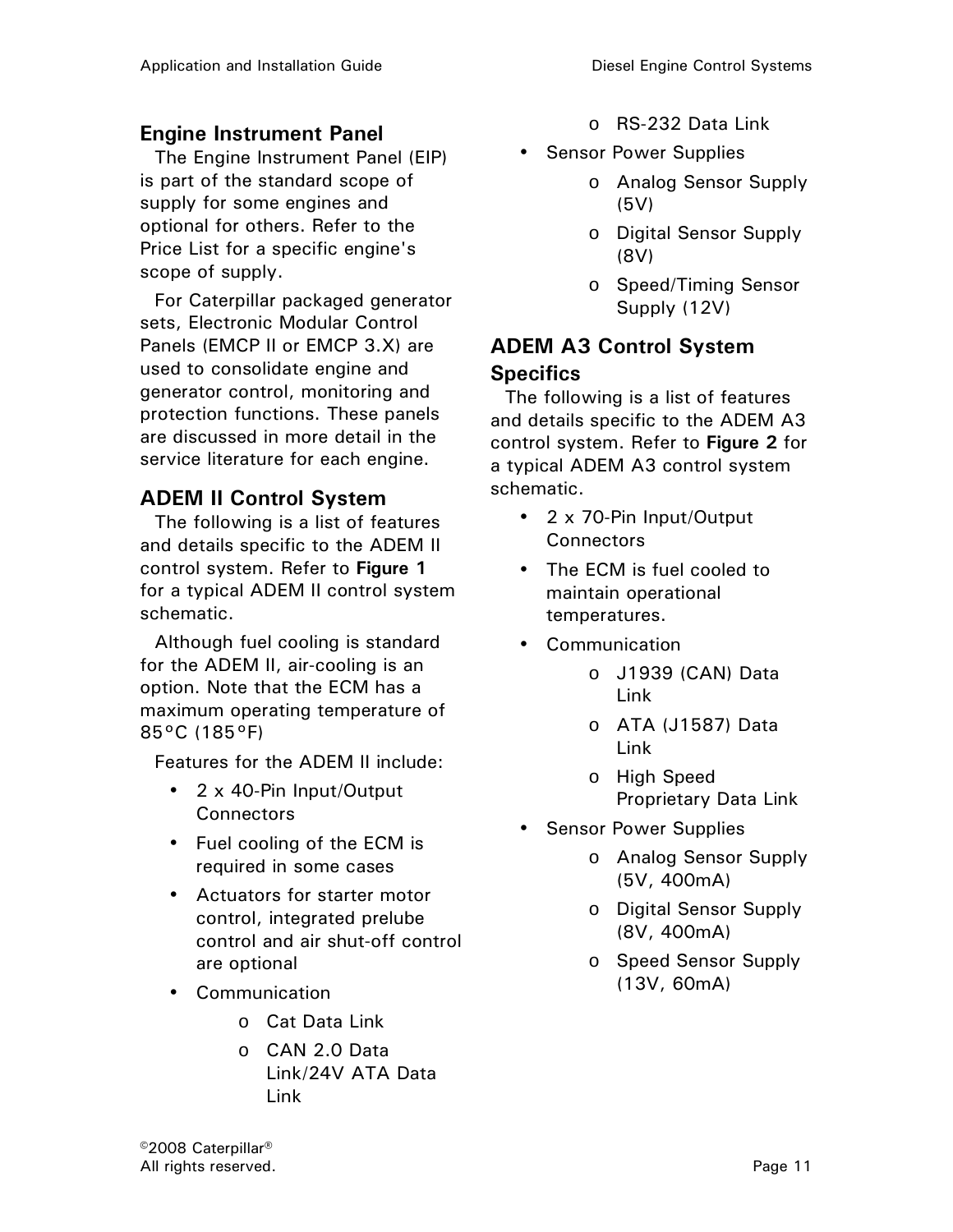### ADEM A4 Control System **Specifics**

The following is a list of features and details specific to the ADEM A4 control system. Refer to Figure 3 for a typical ADEM A3 control system schematic.

- 1 x 70-Pin Input Connector and 1 x 120-Pin Output **Connector**
- The ECM is fuel cooled to maintain operational temperatures; however, customers can select an optional air-cooled arrangement if adequate airflow and maximum ambient temperature requirements can be documented. The ECM has a maximum operating temperature of 85°C (185°F).
- System does not support EMS, it is replaced with Caterpillar Messenger
- System interfaces with some electronic transmissions
- Communication
	- o J1939 (CAN) Data Link
- Sensor Power Supplies
	- o Sensor Supply (5V, 450mAdc)
	- o Sensor Supply (5V, 80mAdc OEM)
	- o Sensor Supply (8V, 150mAdc)
	- o Speed/Timing Sensor Supply (13V, 30mAdc)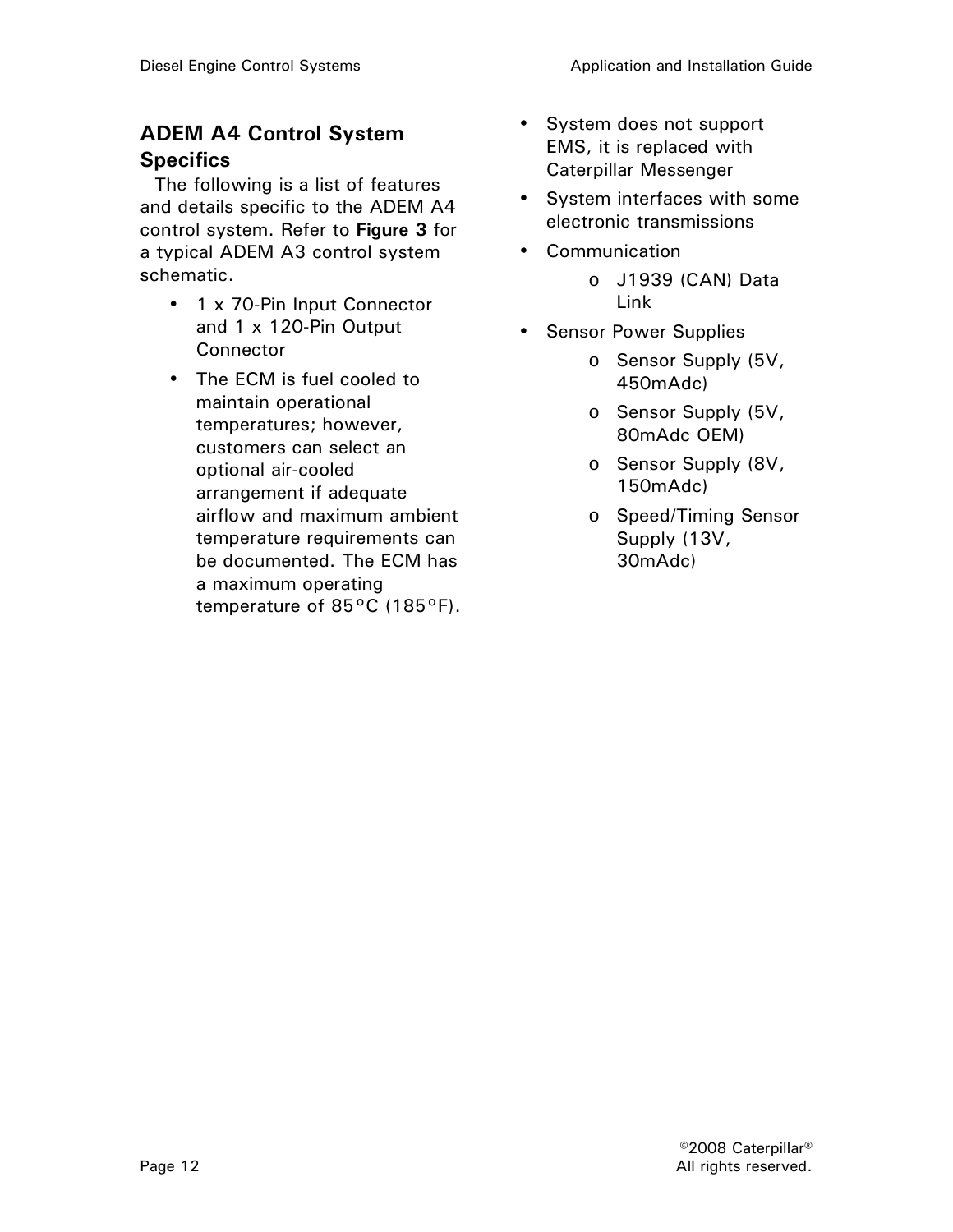

### Typical ADEM II Control System

Figure 1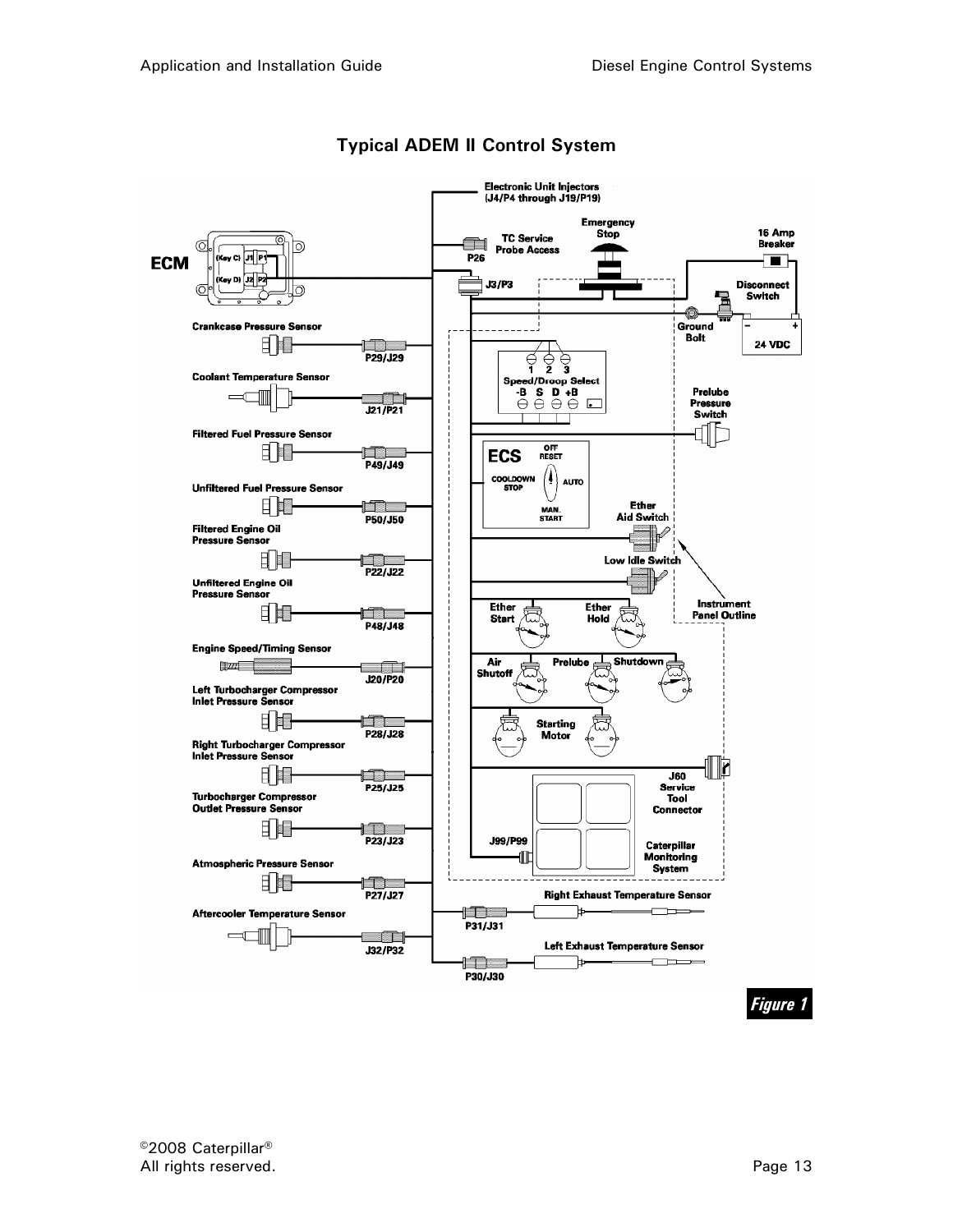

Figure 2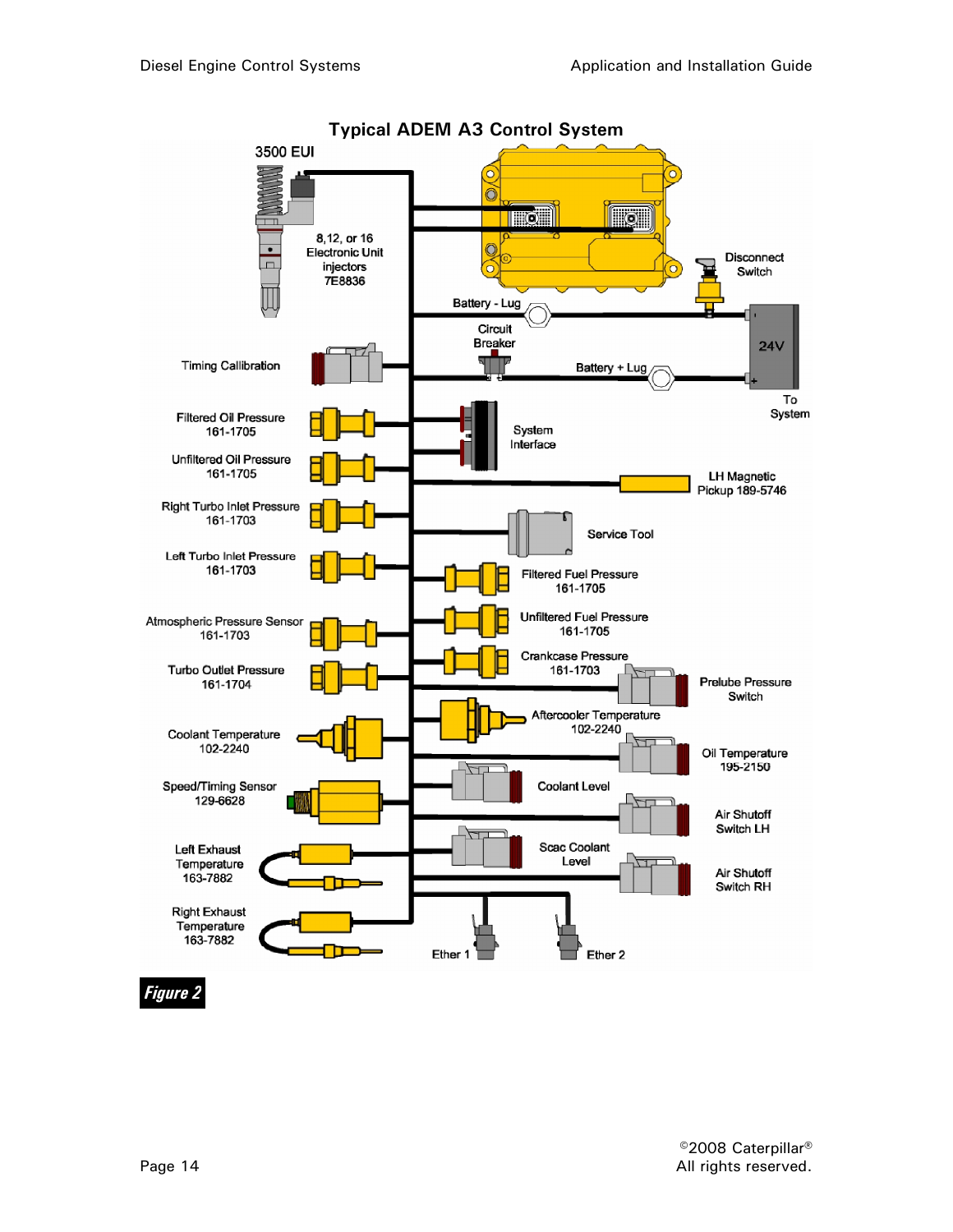

Typical ADEM A4 Control System

Figure 3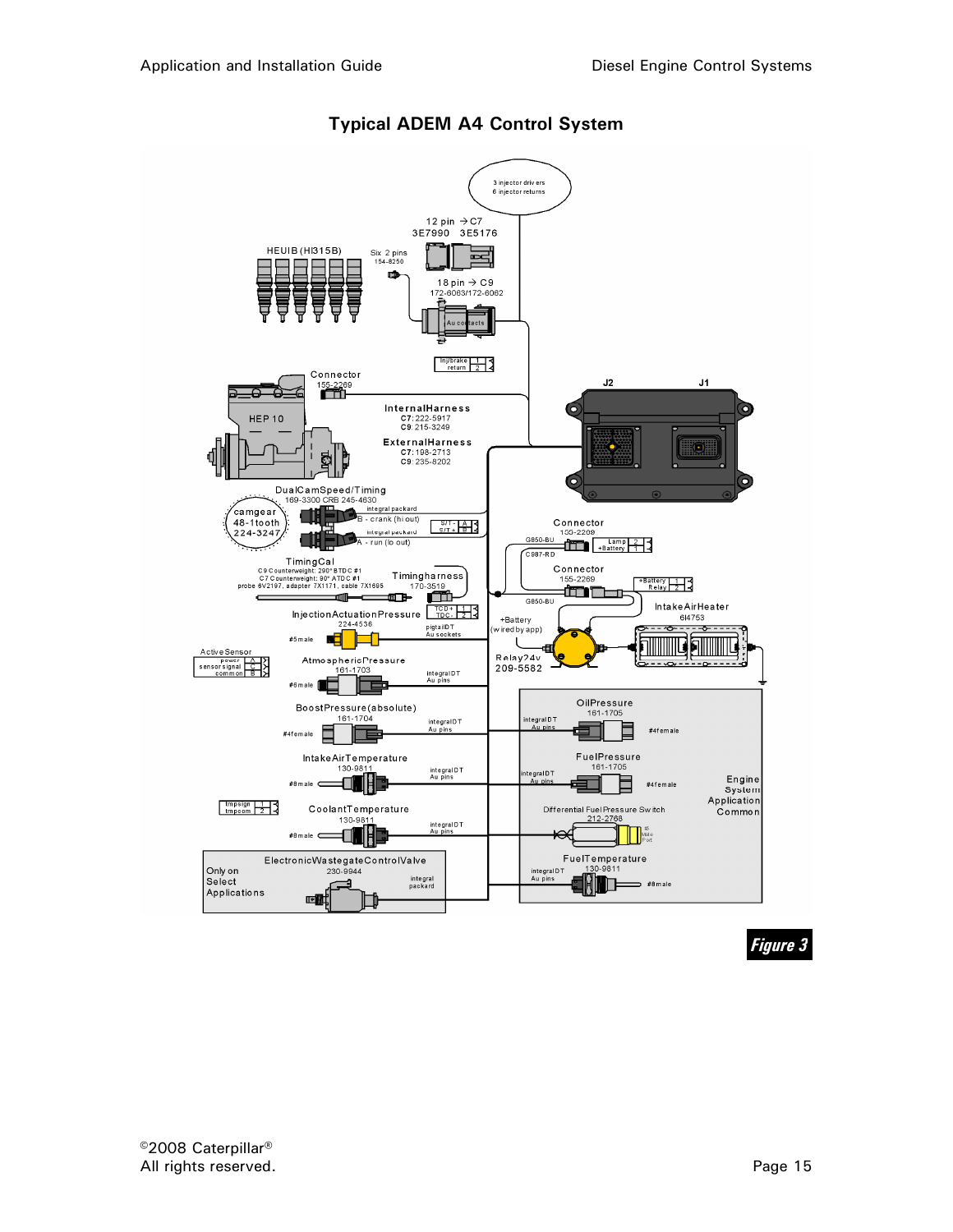| <b>Caterpillar ADEM System Matrix</b> |                |                             |                   |  |
|---------------------------------------|----------------|-----------------------------|-------------------|--|
| <b>Engine Model</b>                   | <b>ADEM II</b> | <b>ADEM A3</b>              | <b>ADEM A4</b>    |  |
| 3126B                                 |                | X                           |                   |  |
| 3400E                                 | $\mathsf{x}$   |                             |                   |  |
| 3500B                                 | X              | X                           |                   |  |
| 3500C                                 |                | X                           |                   |  |
| C7                                    |                | Models without ACERT™       | Models with ACERT |  |
| C <sub>9</sub>                        |                | <b>Models without ACERT</b> | Models with ACERT |  |
| C10                                   |                | Models without ACERT        | Models with ACERT |  |
| C12                                   |                | Models without ACERT        | Models with ACERT |  |
| C13                                   |                | Models without ACERT        | Models with ACERT |  |
| C <sub>15</sub>                       |                | Models without ACERT        | Models with ACERT |  |
| C16                                   |                | Models without ACERT        | Models with ACERT |  |
| C18                                   |                | Models without ACERT        | Models with ACERT |  |
| C <sub>27</sub>                       |                | Models without ACERT        | Models with ACERT |  |
| C <sub>30</sub>                       |                | Models without ACERT        | Models with ACERT |  |
| C <sub>32</sub>                       |                | Models without ACERT        | Models with ACERT |  |
| C <sub>175</sub>                      |                |                             | X                 |  |

Table 2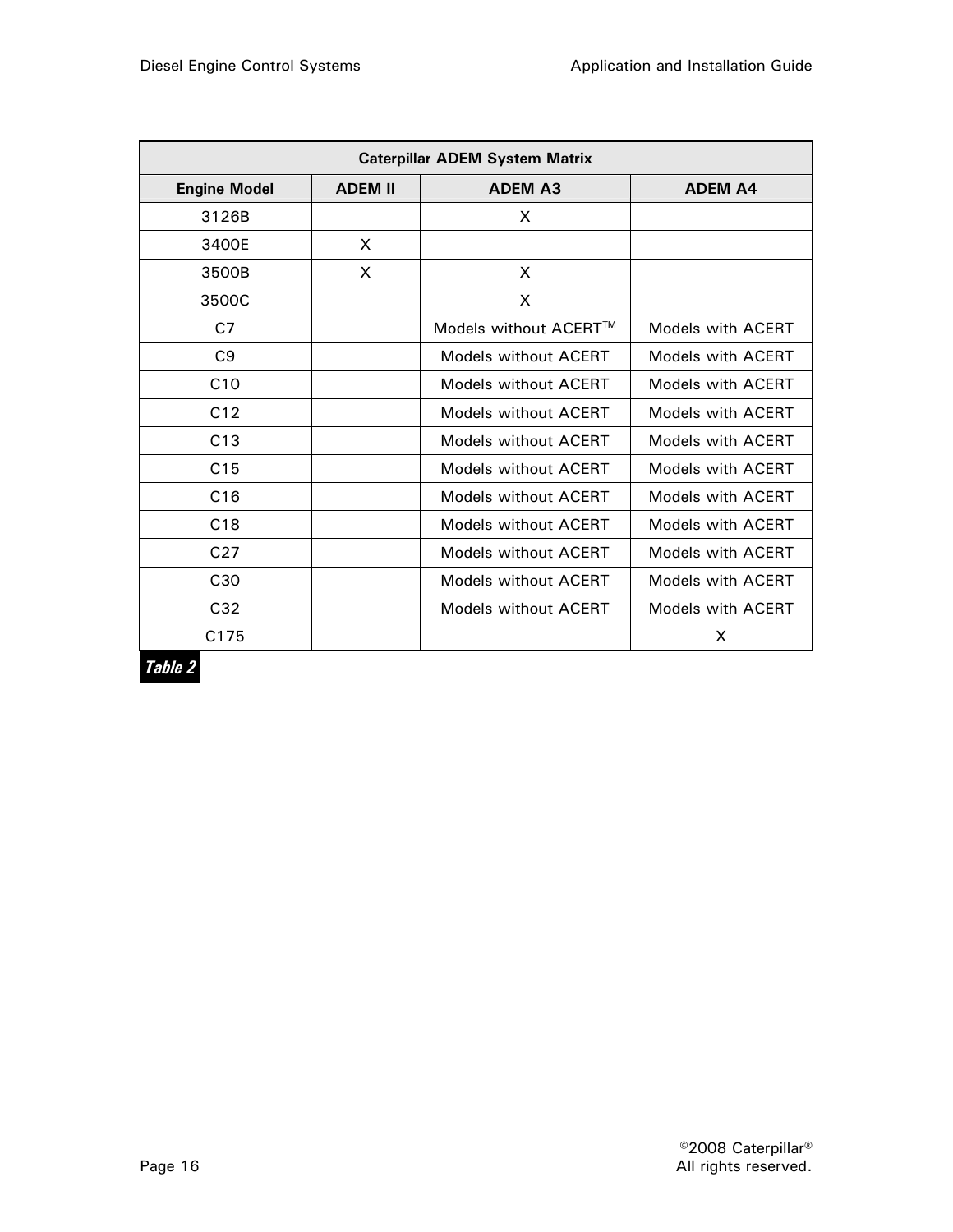# Engine Control, Protection and Monitoring Systems for Mechanical Unit Injection (MUI) Engines

Control, protection and monitoring systems are a basic requirement of all engine installations, and provide protection to the engine as well as to the facility and operating personnel. All Caterpillar MUI engines are controlled using separate engine speed governing systems. These systems are discussed in the Governors – Gas & Diesel Application & Installation Guide. This section provides basic information about the Caterpillar MUI Engine protection and monitoring systems.

While engine protection and monitoring are appropriate and useful for diesel engine systems in general, they are essential for the lubrication and cooling systems. The lubrication system must maintain the oil pressure within a certain range; oil temperature is internally controlled via a coolant thermostat for most arrangements. The cooling system must maintain the cooling water below a certain temperature. Overspeed protection is also very important. These three parameters form the basis for the standard protection system common to all diesel engines.

- Low Oil Pressure
- High Water Temperature
- Overspeed

A listing of standard and optional instrumentation and protection systems can be found with each engine pricing arrangement in the price list. The details of these

offerings will be expanded upon in the following sections.

When designing an installation, consider if the engines will be attended or unattended when selecting protection and monitoring equipment. When attended, alarms can be provided to warn of approaching shutdown limits in each monitored system before an actual engine shutdown occurs. This allows the attendant to decide the urgency of the fault and schedule repairs before a shutdown. Protection equipment for unattended applications can be tailored to the specific requirements.

Although most Caterpillar diesel engines are equipped with a standard set of shutoffs, some engines are configured with additional shutoffs and alarms. They may also use different strategies for shutdowns, annunciation and other features. Refer to the diesel engine schematics for each engine to connect to a specific engine's safety system.

Diesel generator set engines are offered with Energize-To-Run (ETR) and Energize-To-Shutoff (ETS) fuel shut-off systems, which are discussed in more detail in the Governors – Gas & Diesel Application & Installation Guide.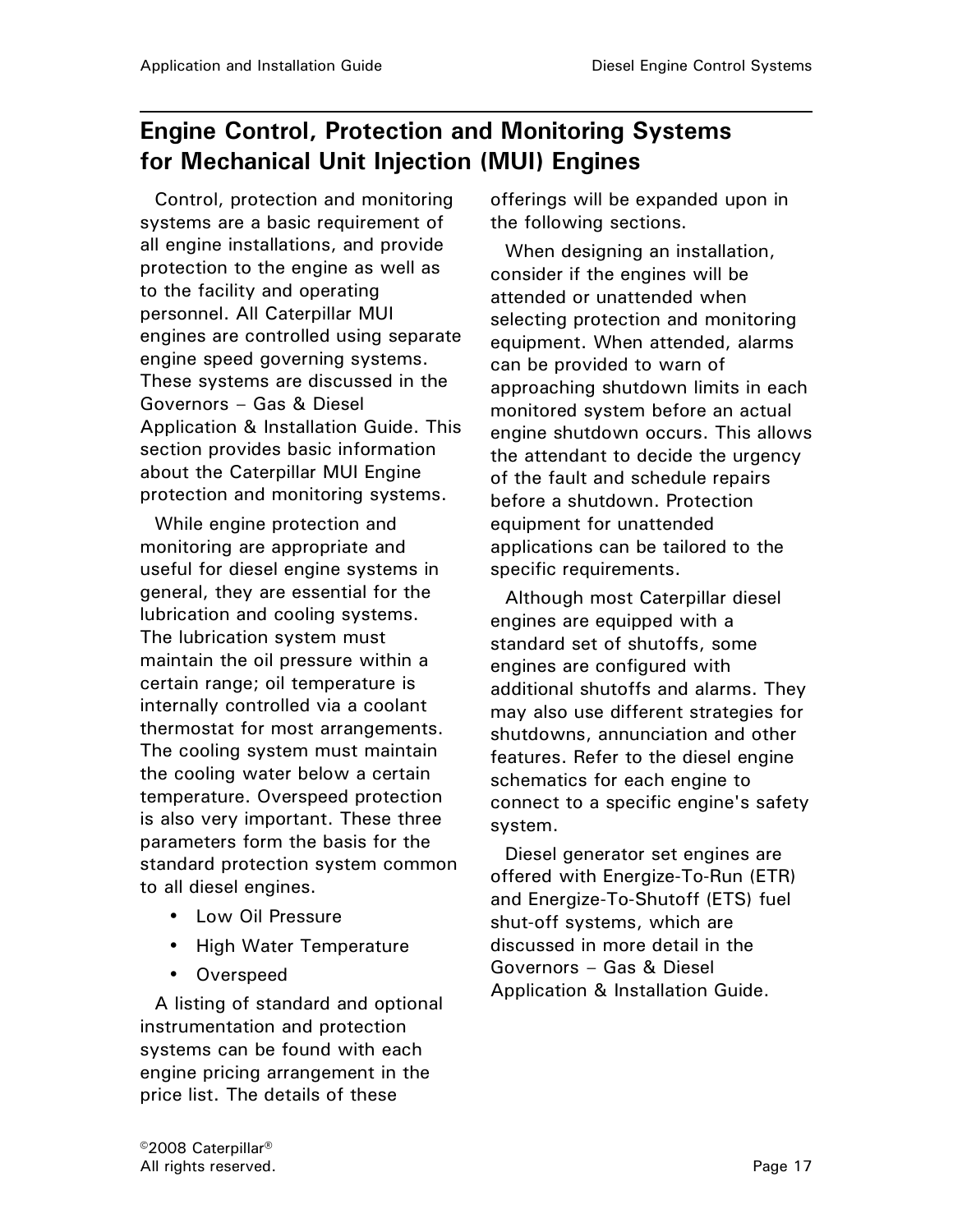### 3600 Series Engines

Caterpillar offers three types of engine protection and monitoring systems for the 3600 engine family. They are the Marine Monitoring System (MMS), the Generator Monitoring System (GMS) and the Engine Control Panel (ECP) - Relay Based Monitoring System.

#### Marine Monitoring System (MMS)

The Caterpillar MMS is microprocessor based engine control, protection and monitoring system designed specifically for marine applications. MMS is also available for petroleum and industrial applications that do not involve generators.

The control features of the system enable the operator to start and stop the engine locally from the MMS panel or remotely. The minimum protection features enable the system to shut down the engine if overspeed, low oil pressure, high water temperature, high crankcase pressure or oil mist detector parameters exceed the set points

The monitoring features allow the operator to view current operating conditions of various engine parameters. A ten inch color display touch screen provides the information and shows when a parameter is in alarm condition.

The MMS utilizes all enginemounted sensors, so there are no customer pressure connections or temperature capillary connections. All sensors are wired to an engine mounted terminal box, and the entire system is enclosed in a single panel for ease of installation. The MMS can also communicate with other shipboard alarm systems via an industry standard data link connection. The system has been designed to meet most marine classification society's requirements for unmanned engine room operation. The MMS is flexible and allows customers to add additional monitoring and alarm parameters. These can include bilge level alarms, marine reduction gear oil temperature and pressure and others. See Figure 4 for a typical MMS system diagram.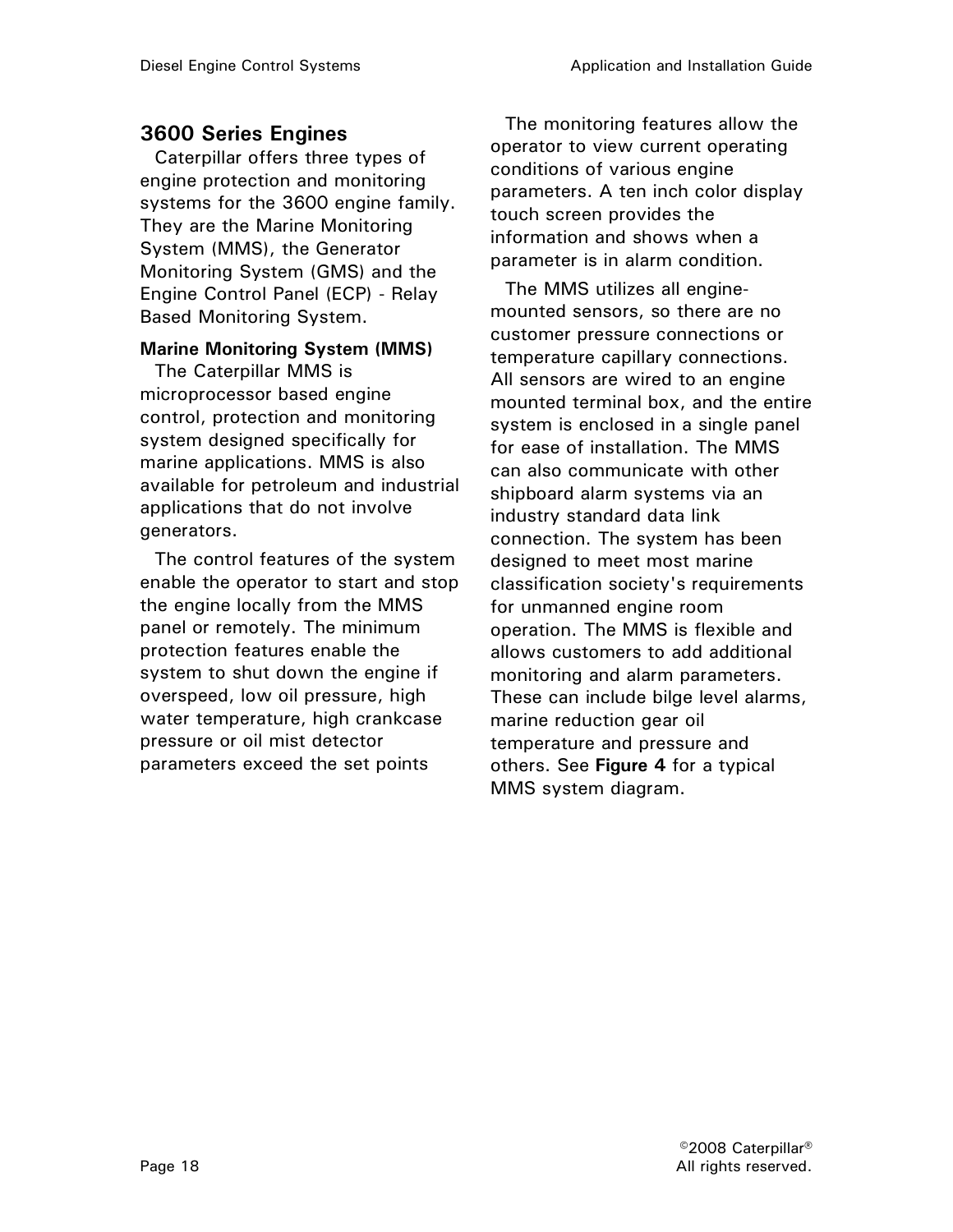

### Marine Propulsion Engine Control and Monitoring System Block Diagram

#### Generator Monitoring System (GMS)

The Caterpillar GMS, used in power generation applications, is identical to the MMS, but with six additional sensor inputs for generator bearing and stator temperatures. The optional PM3000 module allows basic electrical parameters to be included on the color display.

### Engine Control Panel (ECP) - Relay Based Protection System

Caterpillar also offers an ECP relay based protection system that uses separate panels for control, protection and monitoring. A start/stop control panel provides these functions for the engine. A customer-mounted junction box contains the relay protection logic

and separate contactor panel provides the required switches for alarm and shutdown parameters. Flexible hoses must be used to connect the pressure switches from the contactor panel to the engine; temperature switch capillaries must also be connected to the engine. A separate relay based alarm annunciation panel is also available with this system.

### Alarm Panels

If the optional alarm annunciation panel is not used, Caterpillar recommends the following minimum alarm panel features.

Fault light lock-in circuitry keeps the fault light on when intermittent faults occur.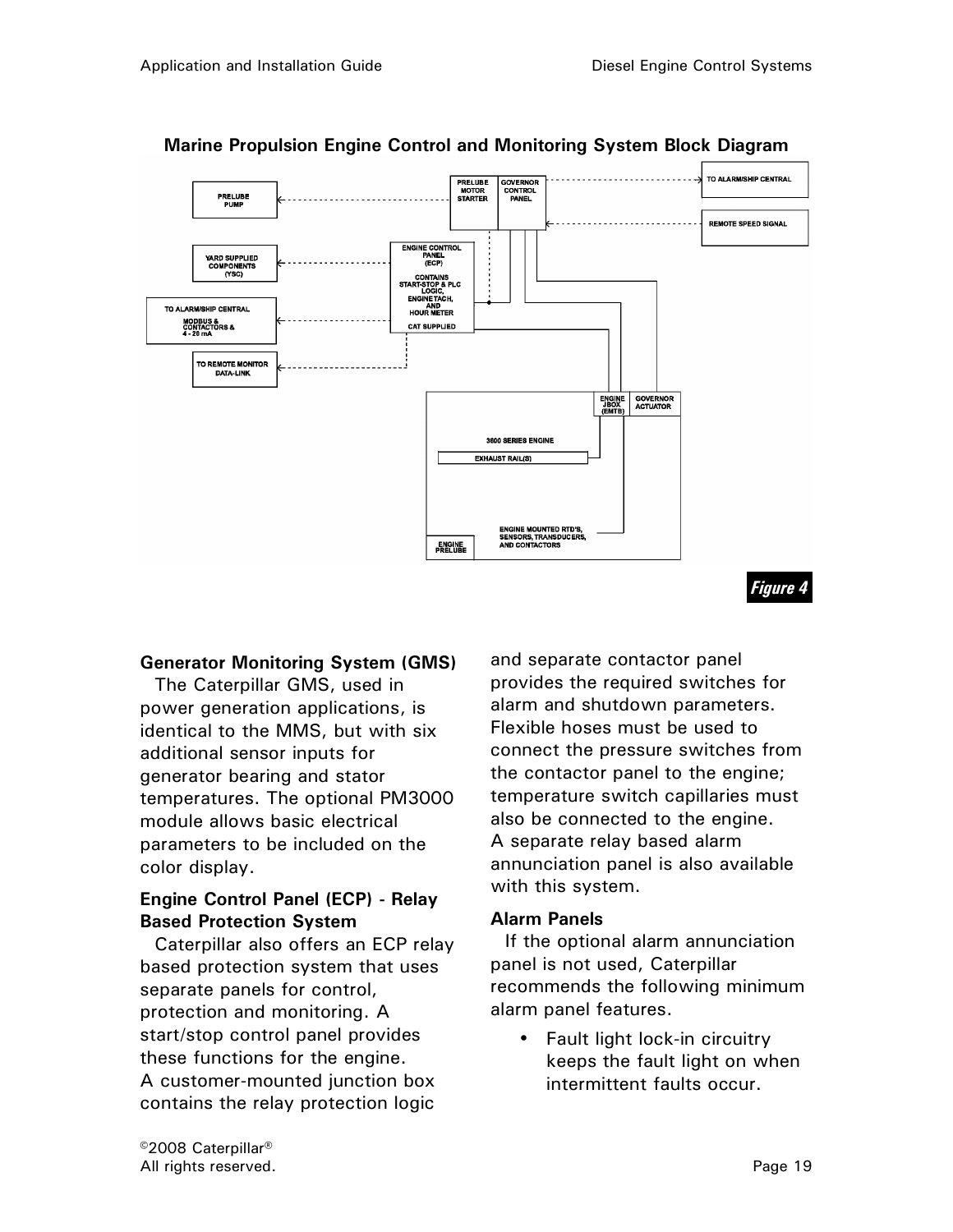- Lockout of additional alarm lights prevents subsequent alarm lights from going on after the activated engine shut-off stops the engine. This aids in troubleshooting.
- Alarm silence allows the operator to acknowledge the alarm without the need to continually listen to the alarm horn. The alarm light is left on until the fault is corrected.
- If more than one engine is connected to an alarm panel, a fault in a second engine should activate the alarm even though the alarm horn may have been silenced after a fault on another engine.
- Circuit test provides for periodic checking of alarm panel functions.

### 3500 Series & Smaller MUI Engines

Caterpillar 3500 series and smaller diesel engines offer several instrumentation and protection system options. In the price list, the desired instrumentation and protection systems are selected from lists of available options. Not all options are available for every engine; consult the use codes for compatibility.

### Instrumentation Options

An engine-mounted instrument panel is standard on most 3500 series and smaller MUI engines. For many applications, this panel may provide a sufficient level of instrumentation, but some applications will require a higher

level; these instrumentation options are included in each model specific price list.

Each model specific price list includes other instrumentation options that may be available for that model, including mechanical and digital tachometers, pyrometers, thermocouples, marine pilot house and reduction gear panels.

### Protection System Options

The standard engine protection system provided on MUI engines typically includes Energized to Shutdown (ETS) fuel shutoff protection for low oil pressure, high water temperature and overspeed. However, there are numerous protection system options available for MUI engines. Refer to the price list for model specific protection system option availability.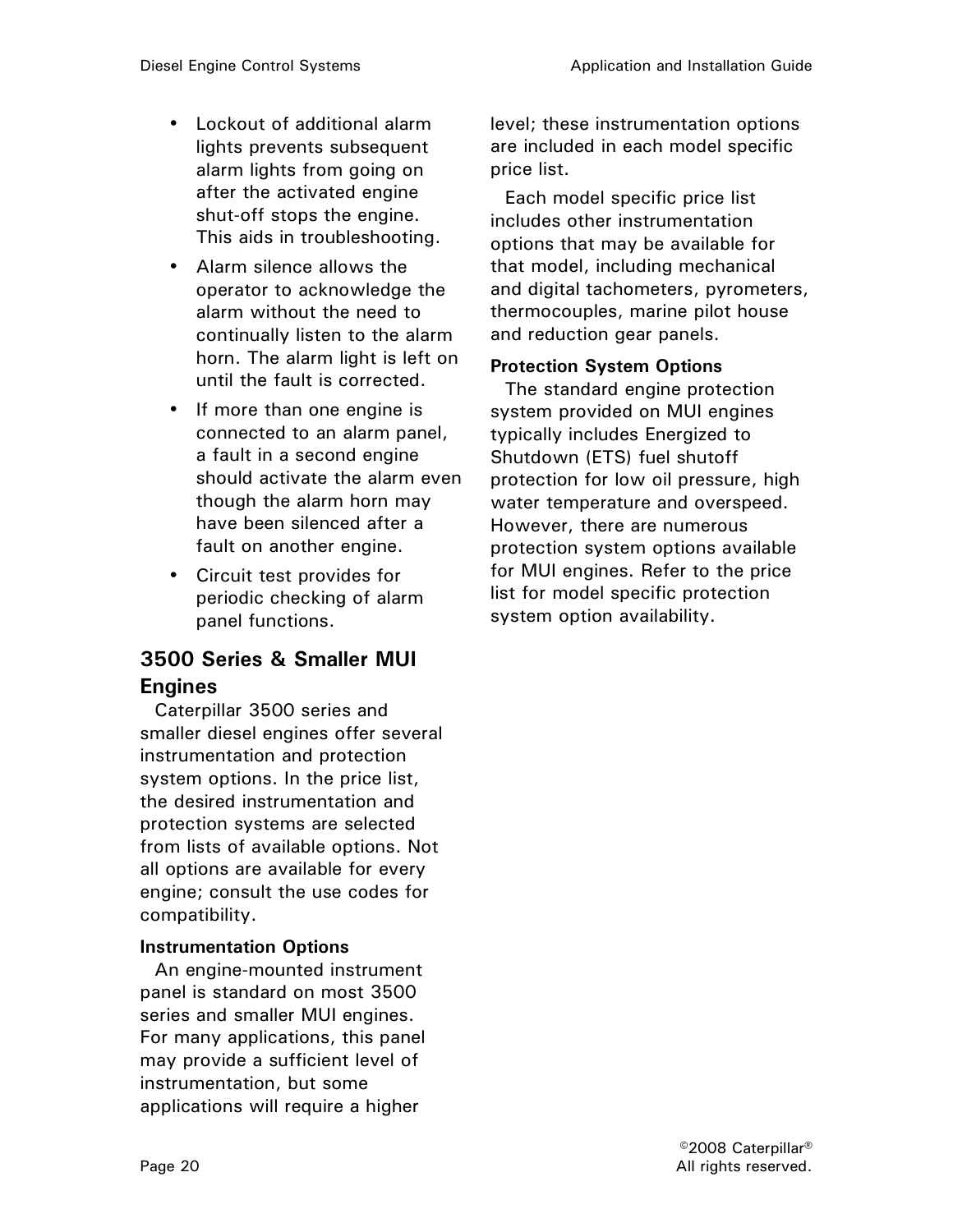# Electronic Modular Control Panels (EMCP)

An all-inclusive protection and monitoring system, available on generator sets, is the Electronic Modular Control Panel (EMCP). This Caterpillar family of control panels, including EMCP II and EMCP 3, provides basic to complete generator set monitoring. The EMCP's also contain generator set controls (GSC) and several instrument panel switches plus optional alarm modules and customer interface module.

The GSC provides the following.

- Controls starting and stopping of the engine
- Displays engine condition and generator output
- Displays engine faults and codes
- Displays GSC programming information

The safeties and shutdowns are all contained in the EMCP. Set points are programmed into the EMCP using a keypad on the GSC.

Safeties and shutdowns are contained in the EMCP. Their set points are programmable.

### EMCP II+ Control Panel

The Caterpillar Electronic Modular Control Panel (EMCP II+) provides full-featured power metering, protective relays, simultaneous display of engine and generator parameters, and expanded AC metering.

Engine and generator controls, diagnostics and operating information is available via the control panel, shown in Figure 5, or a remote personal computer. Safety and shutdown set points are programmed using a keypad on the GSC.

Additional modules add to the flexibility of the EMCP  $II +$ . These include:

- Alarm modules NFPA 99/110
- Customer Interface Module
- Manual Synchronizing Module
- Customer Communication / PL1000x module
- Relay Driver Module

These modules, discussed later in this section, provide operation and maintenance flexibility to the application.

EMCP II + requires isolation from engine vibration. Maximum vibration of the panel is 2.0 g's @ 18 to 500 Hz. Input power requirement of 10 watts (24 VDC) on generator standby with no alarms.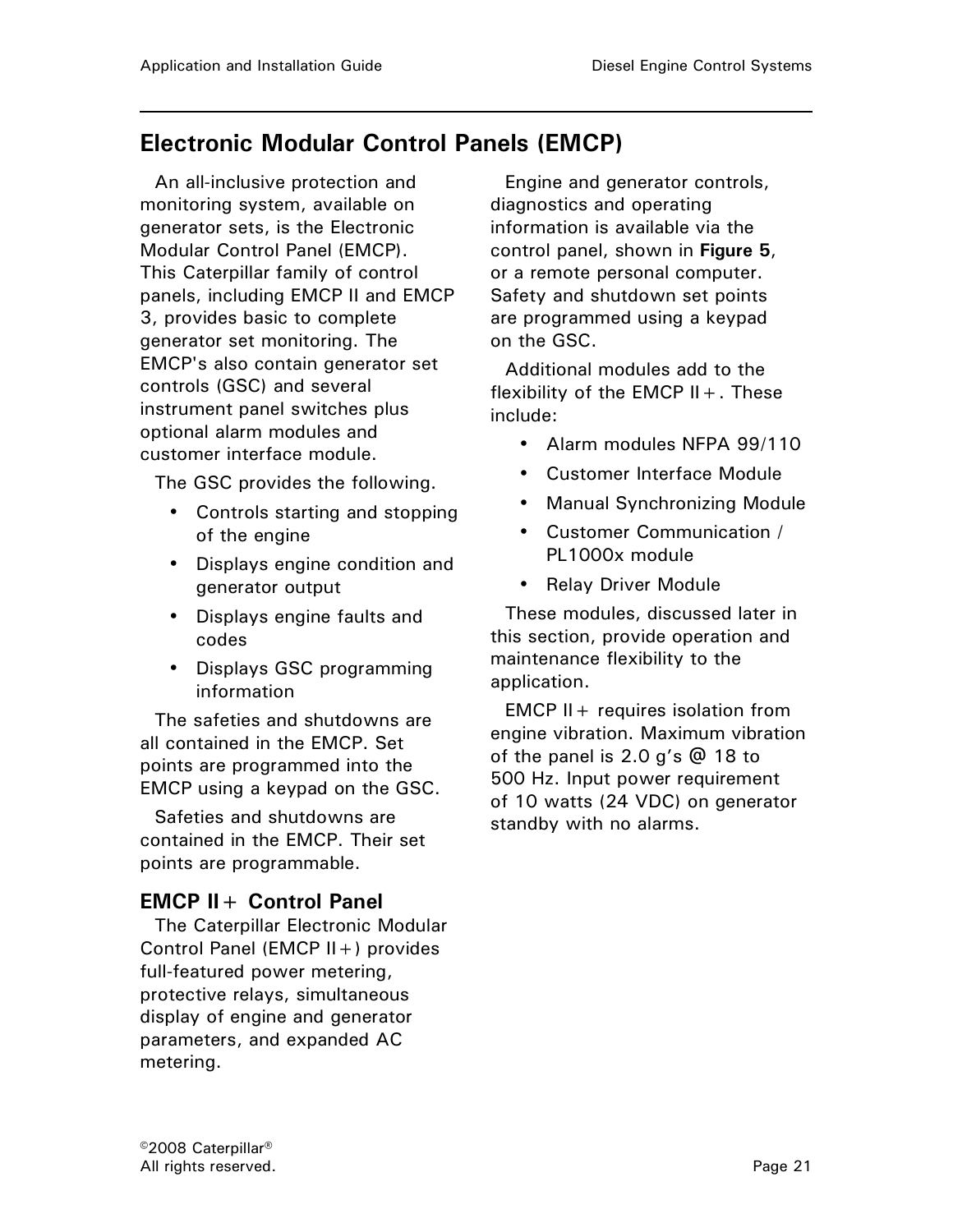EMCP II+ Instrument Panel



- 1. Generator Set Control+ (GSC+)
- 2. Engine Control Switch (ECS)
- 3. Start Aid Switch (SAS)
- 4. Panel Lights (PL)
- 5. Alarm Module (ALM) (Optional)
- 6. Synchronizing Lights Module (Optional) or Custom Alarm Module (CAM) (Optional)
- 7. Speed Potentiometer (SP) (Optional) or Governor Switch (Optional)
- 8. Voltage Adjust Rheostat (VAR)
- 9. Emergency Stop Push Button (ESPB)
- 10. Panel Light Switch (PLS)

### EMCP 3.x Control Panel

The EMCP 3.x is a new generation of control panels that provides Modbus and J1939 communication protocols. An example of the instrument panel is shown in Figure 6.

Similar to the  $EMCPII + I$ , the EMCP 3.x allows for relay control (dry contacts), automatic starts, cool-down timers and complete annunciation of generator parameters. In addition, the 32-bit processor of the EMCP 3.x allows for 5 levels of password protection and eliminates the need for many of the gauges, meters, and switches required in the past.

The safety and shutdown setpoints can be programmed using the onboard keypad and display or via the Caterpillar Service Tool.

Complete application and installation requirements for the EMCP 3.x can be found in the EMCP 3 Application & Installation Guide, Media Number LEBE5255.

### EMCP 3 Instrument Panel



### Figure 6

- 1. Electronic Control Module (ECM) for the Generator Set
- 2. Annunciator Module (ALM)
- 3. Panel Light Switch (PLS)
- 4. Ether Start Aid Switch (SAS) (optional)
- 5. Speed Potentiometer (SP) (optional)
- 6. Emergency Stop Push Button (ESPB)
- 7. Lamp Test Switch
- 8. Alarm Acknowledge/Silence Switch
- 9. Alarm Horn
- 10. Panel Lights

### Alarm Modules

Alarm modules, both local and remote, are optional equipment, available as an attachment to the EMCP. These provide red and amber LED's plus an audible indicator.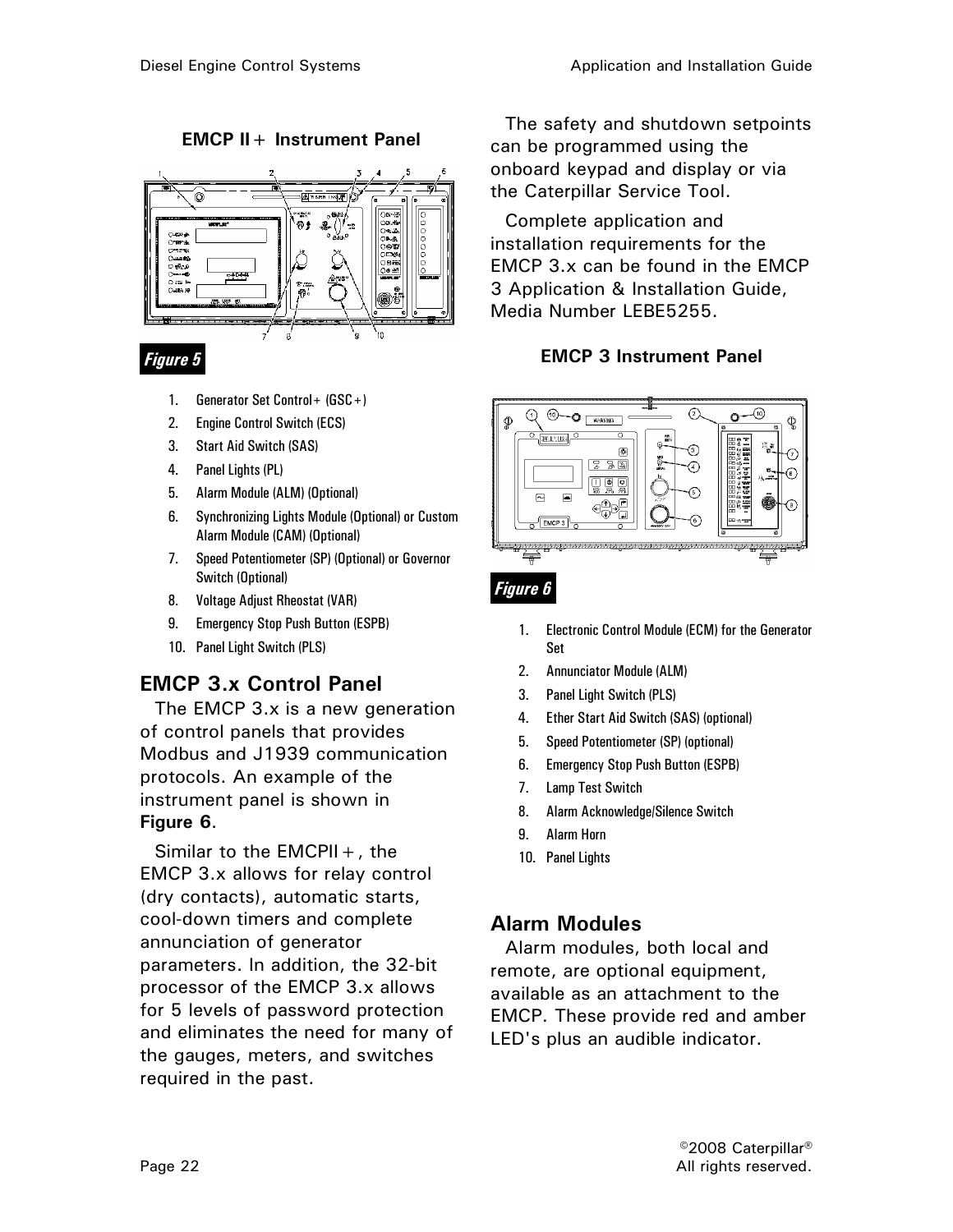### EMCP II Alarm Modules

Two standard versions of the alarm module are available for use with EMCP II.

- NFPA 99 alarm module
- NFPA 110 alarm module

The NFPA 99 provides alarms for low oil pressure, low coolant temperature and high coolant temperature. The NFPA 110 provides alarms for low oil pressure, low coolant temperature and high coolant temperature, low battery voltage, battery charge malfunction and system not in auto.

Alarm modules used with EMCP II connect to the GSC via a serial data link and must be located within 305 m (1000 feet).

### EMCP 3 Alarm Annunciator

The optional EMCP 3 Alarm Annunciator is configurable to the standards of NFPA 99/110 for local and remote annunciation. It can annunciate alarm conditions received from any module on the J1939 data link, including the EMCP 3, engine ECM, RTD module, DIO module, and Thermocouple module. The Annunciator can be mounted locally, on the package generator set, or remotely (up to 800 feet) on the Accessory J1939 Data Link.

A maximum of 8 alarm modules may be connected to EMCP 3 on one CAN data link.

### Other Alarm Modules & Panels

When using alarm modules and panels not supplied by Caterpillar, the following features are recommended.

- Fault light lock-in circuitry keeps fault light on when intermittent faults occur.
- Lockout of additional alarm lights - prevents subsequent alarm lights from going on after the activated engine shutoff stops the engine. This aids in troubleshooting.
- Alarm silence allows engine operator to acknowledge the alarm without having to continually listen to the alarm horn. Alarm light is left on.
- If more than one engine is connected to an alarm panel, a fault in a second engine should activate the alarm, even though the alarm horn may have been silenced after a fault on another engine.
- Circuit Test provides for periodic checking of alarm panel functions

### Customer Interface Module (CIM)

The Customer Interface Module (CIM) provides an interface (separate relay contacts) between the GSC for EMCP II and the switchgear. The two major components of the CIM are the relay board and the electronic control. The electronic control connects to the serial data link and decodes the information into discrete outputs. The output drives relays to sound a horn, flash a lamp, or trigger some other action. Information available from the serial data link includes the following.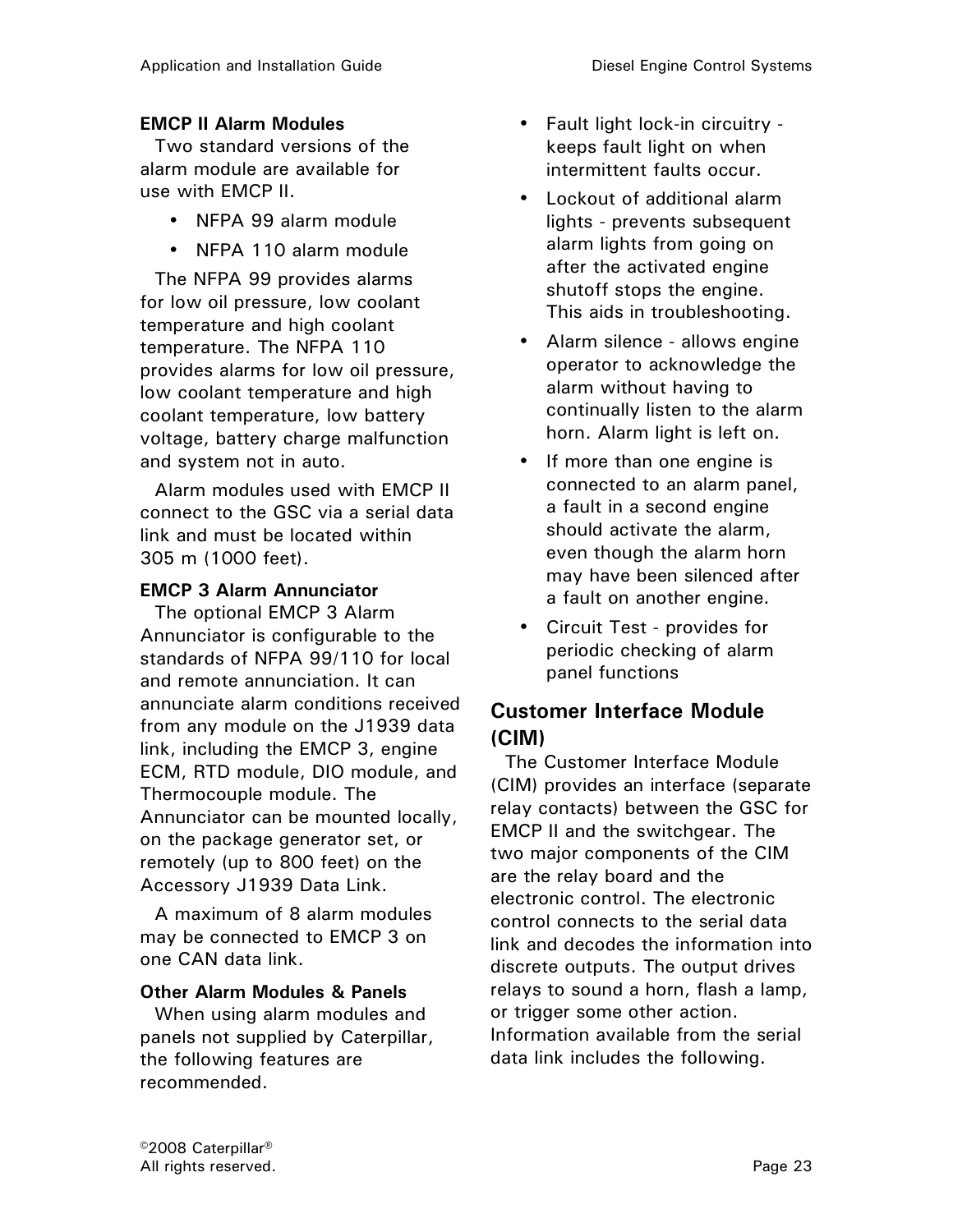- High coolant temperature alarm
- High coolant temperature shutdown
- Low coolant temperature alarm
- Low coolant temperature shutdown
- Low oil pressure alarm
- Low oil pressure shutdown
- Overcrank
- Overspeed
- Engine control switch not in auto
- Diagnostic failure

The CIM is normally shipped loose for installation in a convenient location, such as the switch gear. The CIM must be located within 305 m (1000 ft) of the GSC.

# Customer Supplied Shutoffs

Customer supplied shutoffs must meet all Caterpillar and other local requirements. Caterpillar requires at a minimum a duplication of the safeties and shutdowns that would have been provided by Caterpillar for the particular engine. These safeties and their limiting values are shown for each engine in the product description section of the price list and in the Operation and

Maintenance Manuals for each engine model. For a typical 3500 series engine, the Caterpillar system provides the following features.

- Emergency stop button
- Energized to shutoff solenoid valves
- Power, warning, and shutdown lights
- Start, stop, run switch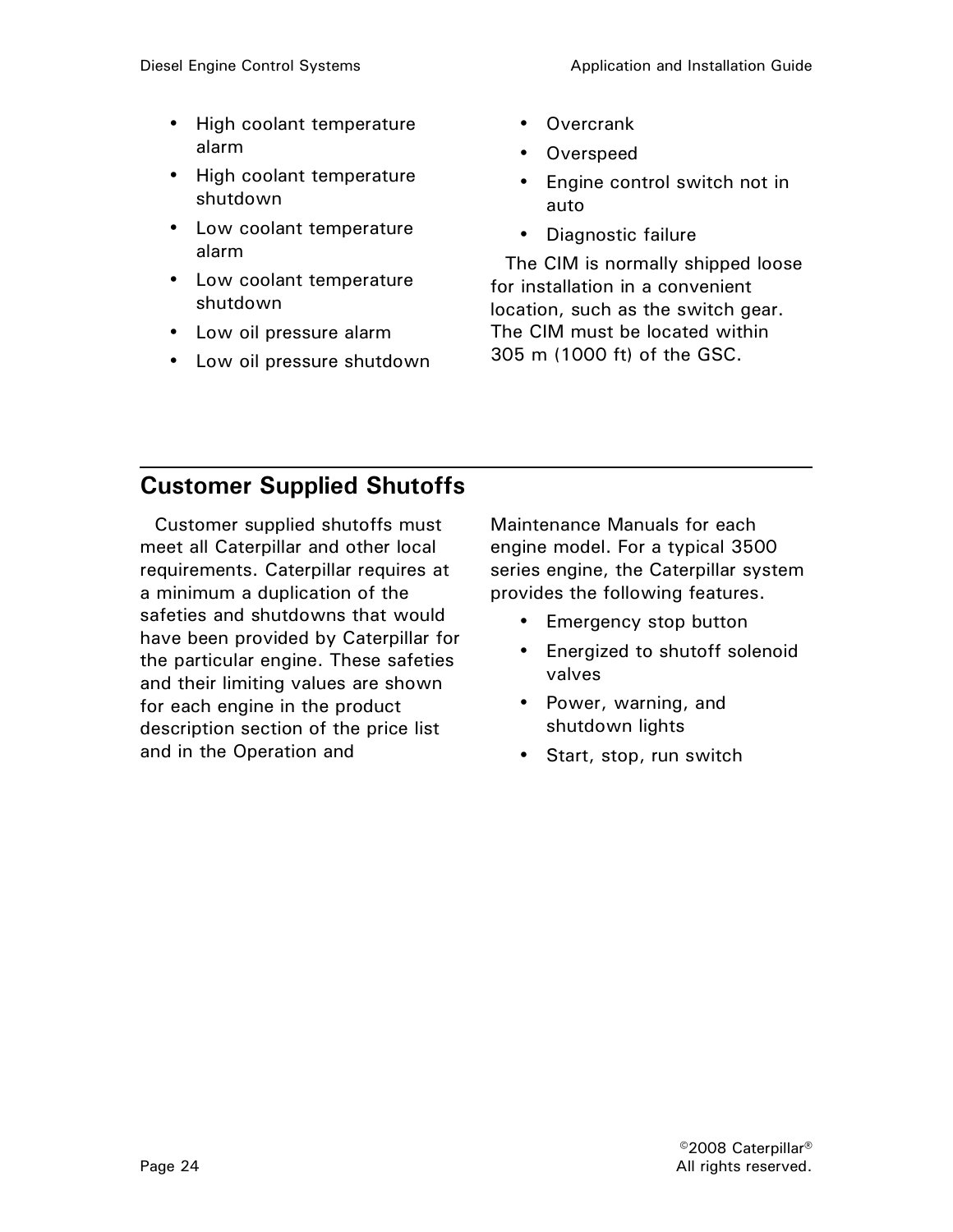# Engine Communication Methods

### Customer Communication Module (CCM)

The Customer Communication Module (CCM) provides a communication link between the electronic control system of an engine and a host device. An example of this module is shown in Figure 7. The communication link is established with the CAT Data Link and the industry standard RS-232C port. The host device can be one of the following items.

- Personal Computer (PC)
- Programmable Logic Controller (PLC)
- Any other device with an RS-232C port

The host device can be connected directly to the CCM or can be used with a modem.

If the host device is a PC, software that is compatible with the CCM is available from Caterpillar.

The host device will usually be a PLC, and the CCM can be used with a customized PLC software. Refer to the Operation and Maintenance Manuals for each engine model for further information on this subject.

#### Customer Communication Module



### Programmable Relay Control Module (PRCM)

The Programmable Relay Control Module (PRCM) provides the control of seven relays, six alarms and two LED displays. In addition, the PRCM can be programmed to control up to two Relay Driver Modules (RDM), each of which provide an additional nine relay outputs, for a total of 25 relays. The PRCM receives information via the CAT data link from the Engine Control Module (ECM), utilizing information from the eight switched inputs on the PRCM to control the output. Control of each relay is programmable through the keypad and displayed on the PRCM.

### Relay Driver Module (RDM)

The Relay Driver Module (RDM) expands the number of available relay outputs on the PRCM, each RDM providing nine additional relay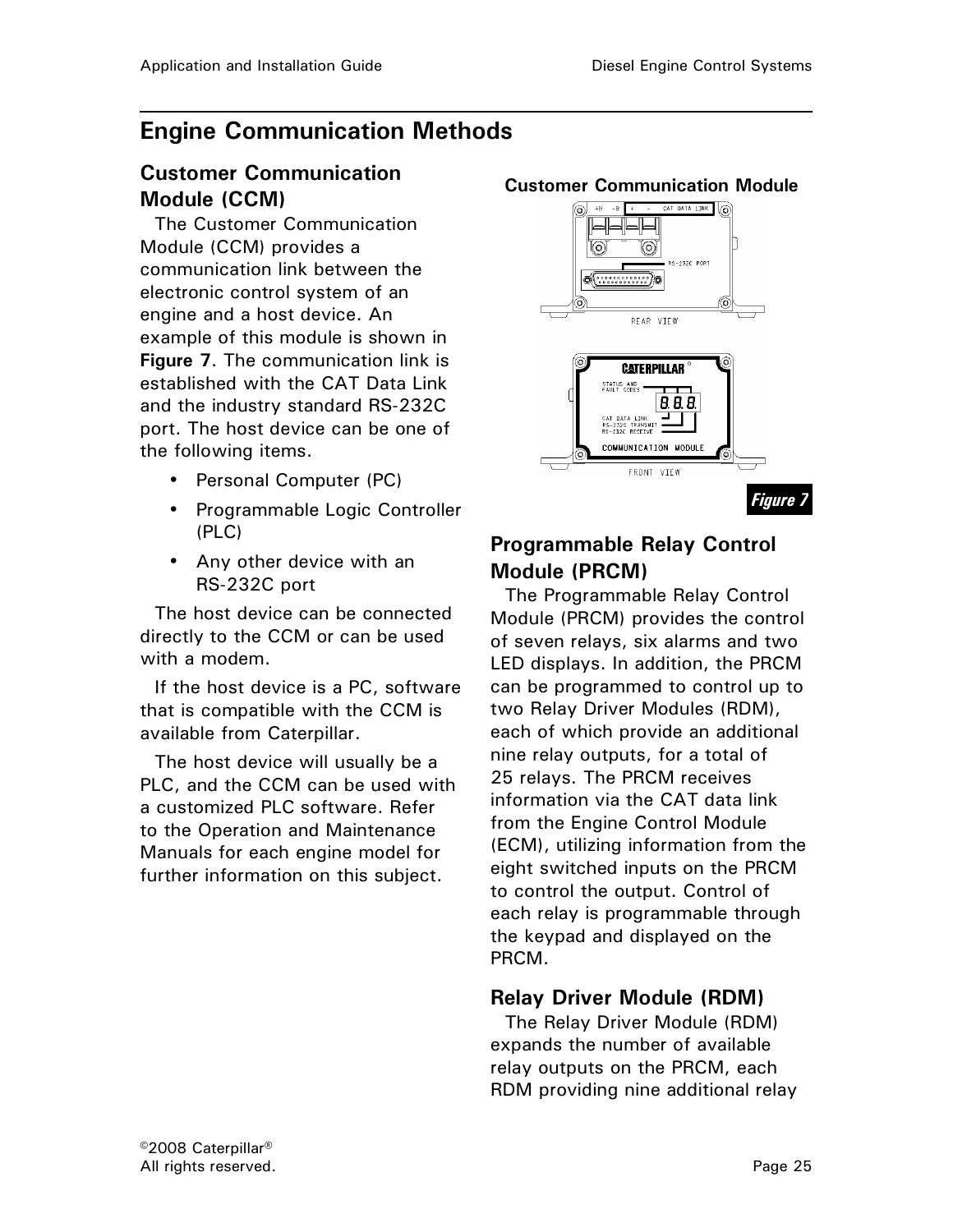outputs. The outputs of the RDM are individually controlled via a serial data link from the PRCM, and may drive the optional relay board, or can be directly connected to horns, lamps or other devices. The relay board contains nine relays, each with a set of normally open (NO) and normally closed (NC) contacts. The maximum length of wire between the RDM and PRCM is 305 m (1000 feet).

### Caterpillar PL1000 Series Communication Modules

The Caterpillar PL1000 Communication Modules are ECM's that provide the customer with the processing power, memory, numerous communications interfaces and software to integrate Caterpillar engines into many mobile and industrial applications. The modules' flexible communications architecture can potentially replace many of today's purpose built applications and provide almost limitless possibilities for future applications. An example of the PL 1000 Series communication module is shown in Figure 8.

A software tool, Caterpillar Communications Toolkit, media number EERP1000 is available to facilitate installation, programming and troubleshooting to PL1000 modules.

PL1000 Communications Module



### PL1000T Communication Module

This module will specifically replace the Caterpillar Customer Communications Module (CCM), Caterpillar Engine Vision Interface Module (EVIM) and Caterpillar GPS Interface Module (GPSIM). The following list describes the module's features and benefits.

- EVIM Replacement enables the Engine Vision Display System to access Caterpillar proprietary engine parameter data.
- GPSIM Replacement relays GPS location and heading information using the NMEA-183 protocol from a GPS receiver to a monitoring system or display through a CDL or J1939 network. The GPSIM replacement application provides translation of water temperature and depth information gathered using sonar technology.
- CDL Boost enables a customer to extend lengths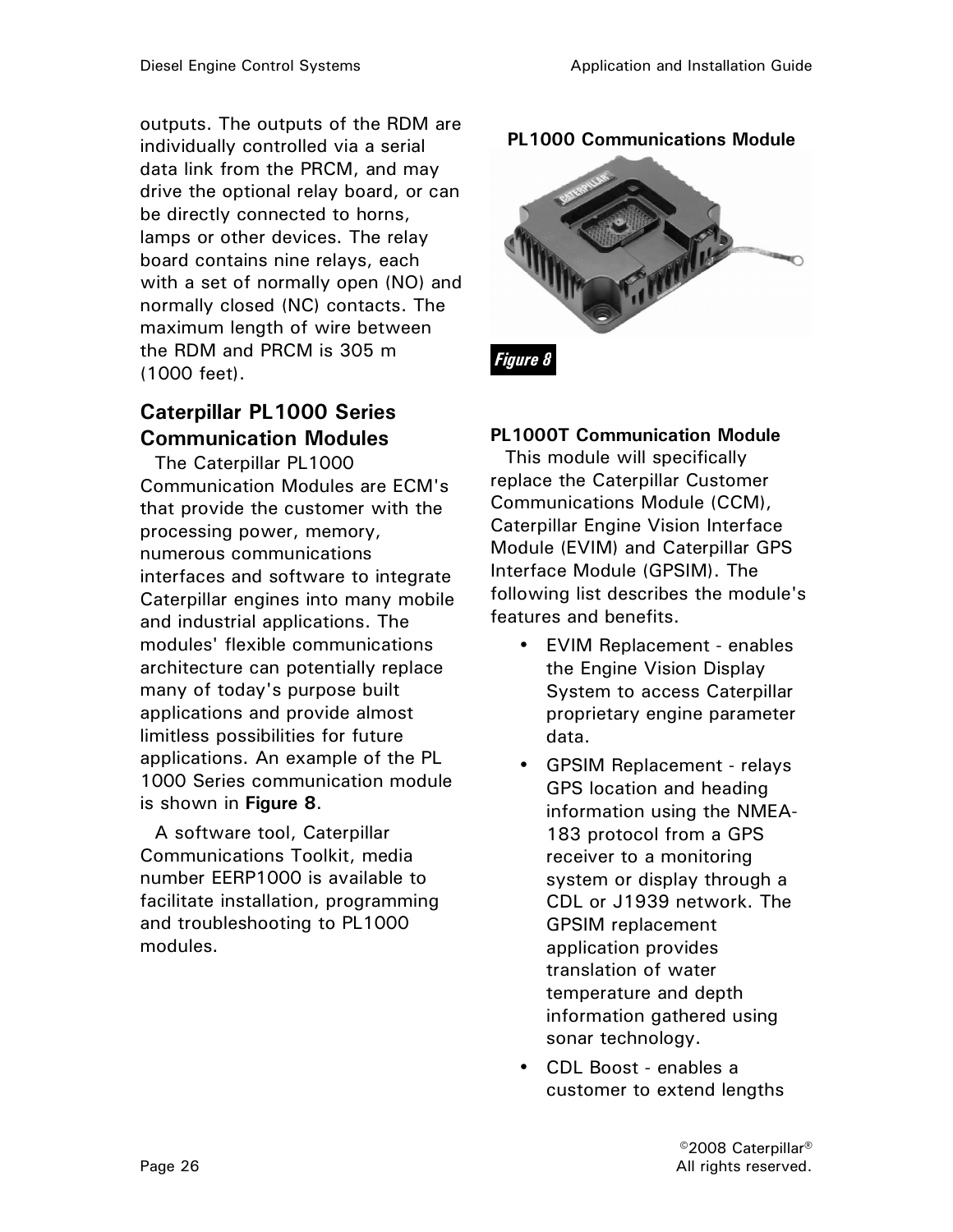of CDL harnessing to a maximum distance of 305 m (1000 feet) while maintaining data integrity.

- Embedded Communications Adapter - provides an onboard CDL and J1939 connection interface between the PL1000T ECM and a laptop or PC for the Caterpillar Electronic Service Tool. This connection requires no other equipment than a serial connection from the harness or an extension cable.
- J1939 to J1939 Bridge enables extended lengths of J1939 harnessing to a maximum of 80 m (260 feet), doubling the J1939 standard harness specifications.
- J1939 to RS-485 to CAN Extension Bridge - enables long distance relay of J1939 information via an RS-485 twisted pair for a maximum length of 305 m (1000 feet). Note: This distance specification is directly affected by the customer selected communications rates.
- CDL Tunneling through J1939 - enables CDL messages to be received through the physical CAN/J1939 data link. This is only used with Caterpillar engine configurations that require a secondary CAT data link, but must utilize a physical CAN port.

### PL1000E Communication Module

This module will specifically provide a user configurable parameter translation from Caterpillar proprietary Cat Data Link to a Modbus interface, or from an industry standard J1939 data link (including Caterpillar proprietary messaging) to a Modbus interface. The following describes the module's features and benefits:

- Cat Data Link to Modbus Translation - provides translation of parameter data from the proprietary CDL protocol to the industry standard Modbus interface. This capability replaces the use of multiple conversion tools with a direct conversion from CDL data to the Modbus protocol.
- J1939 to Modbus Translation - provides translation of parameter data from the proprietary CDL protocol to an industry standard Modbusenabled interface. This capability replaces the use of multiple conversion tools with a direct conversion from J1939 data to the Modbus protocol.
- User Configurable Parameter Translation - provides the user or system integrator the opportunity to customize the data translated by the PL1000E Communication Module by selecting CAT Electronic Technician supported parameters to translate as well as specifying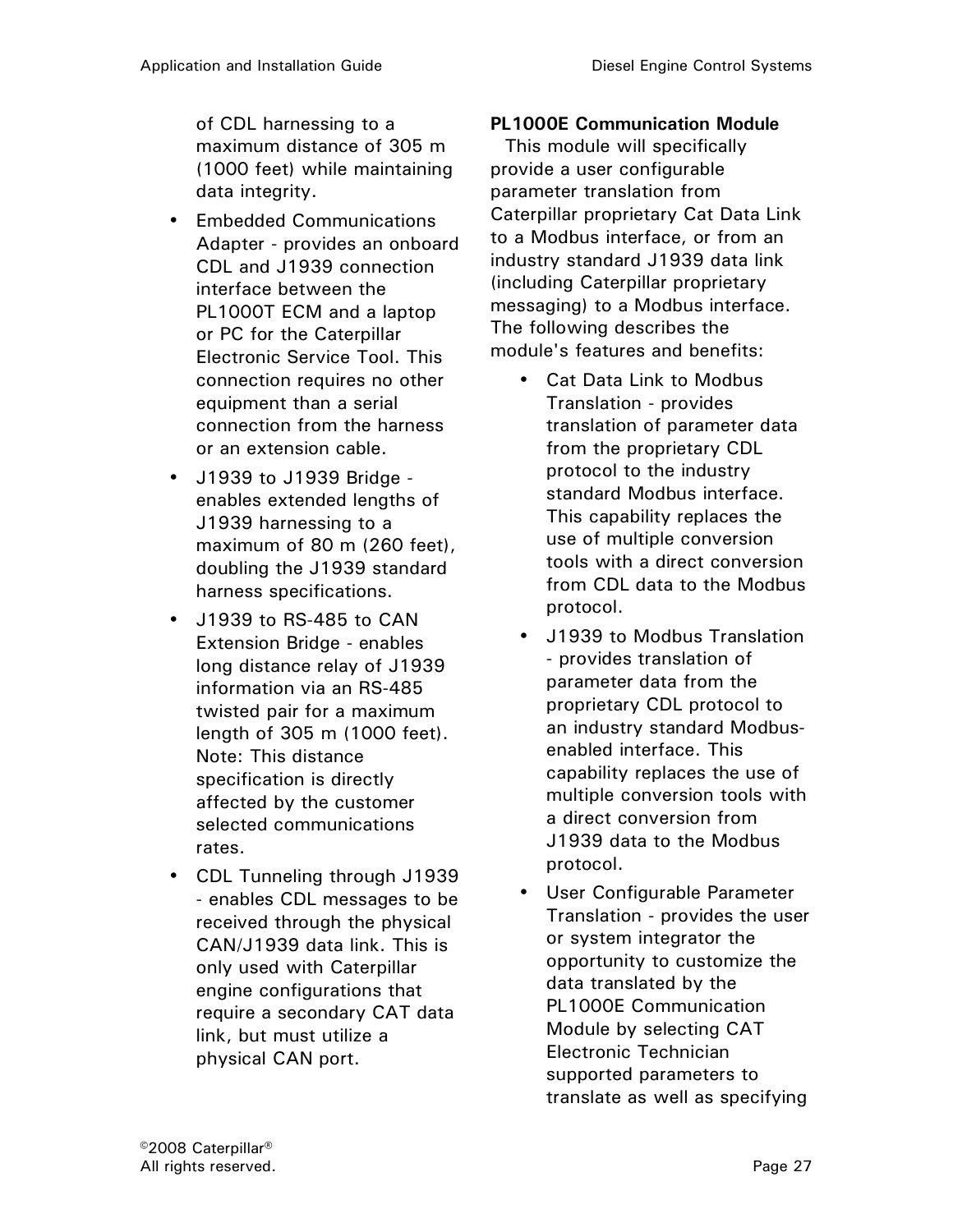the source and destination of the translated data.

- Web Server The PL1000 E Communication Module provides the capability to view web pages stored on the ECM. The Status and Configuration Pages are part of the software initially configured on the PL1000E Communication Module. These pages are accessible to the user via most standard web browsers and provide the same PL1000E information as the Caterpillar Electronic Technician Status and Configuration screens.
- CDL Boost enables a customer to extend lengths of CDL harnessing to a maximum distance of 305 m (1000 feet) while maintaining data integrity.
- Embedded Communications Adapter - provides an onboard CDL and J1939 connection interface between the PL1000E ECM and a laptop or PC for the Caterpillar Electronic Service Tool. This connection requires no other equipment than a serial connection from the harness or an extension cable.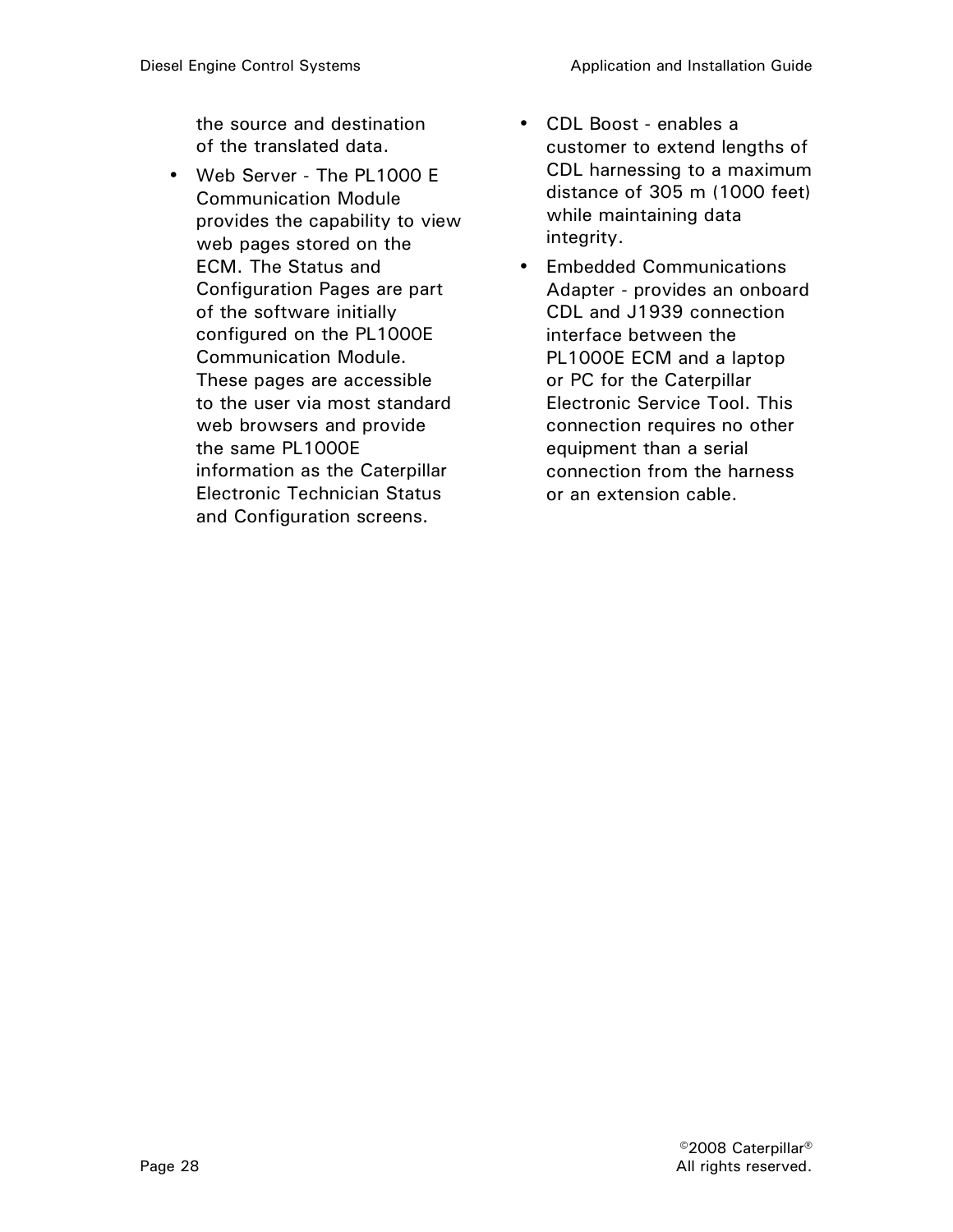# Wiring Methods and Considerations

### Wire Size and Type

It is imperative to size the wire according to the maximum amperage the wire will carry. Improper sizing can result in excessive voltage drop of the signal or supply and heat dissipation in the wire. Wire size needs to be considered from battery or power supply to low voltage signal wiring. Refer to the NFPA, National Electric Code or similar for wire sizing tables.

Generally, use shielded wire for magnetic pickups as well as wiring for the electronic governor actuator. The shield should be grounded on one end only to prevent current flow from creating a potential noise source in the shield. Shield breakouts should not exceed 51 mm (2 in) in length.

Factory supplied RTD's are commonly 100 Ohm Platinum or 10 Ohm Copper. Factory supplied thermocouples are commonly type K Chromel-Alumel or type J Iron-Constantan. Care must be taken when attaching additional wiring at the job site. The wrong material, incorrect fastening or different lengths can result in erroneous temperature readings.

### Wire Insulation

Consideration of wire insulation will allow proper usage to protect the current conductors from environmental conditions and abrasion. It will also contribute to the ampacity of the wire. Ampacity is a measured amount of amperage a conductor can carry without exceeding its temperature limits.

### Support & Protection of Harnesses

Harnesses should be installed and routed to prevent accidental contact by personnel or components that may wear into the conductors. Unavoidable contact with vibrating components requires protection to prevent wear into the harness.

Depending on method of harnessing, either bundled wires in a flexible sleeve or in rigid conduit, the harnesses should be supported as needed to prevent sagging or strain on the conductors. Provide support between 150 to 300 mm (6 to 12 in) on either side of the connectors. This support distance prevents vibrations from being induced into the connector and prevents undue strain of the connector's weight on the conductors.

### Connectors

It is imperative that connectors be applied that are acceptable to the specific application. Sealing and vibration capabilities need to be considered for reliability. A minimum sealing capability of 35 kPa (5 psi) and vibration capability of 30 G's rms (100 to 2000 Hz) should be considered in engine applications.

Moisture ingression, of the connector, will allow the formation of corrosion and create a conductive path between conductors. Excessive vibration will allow the wearing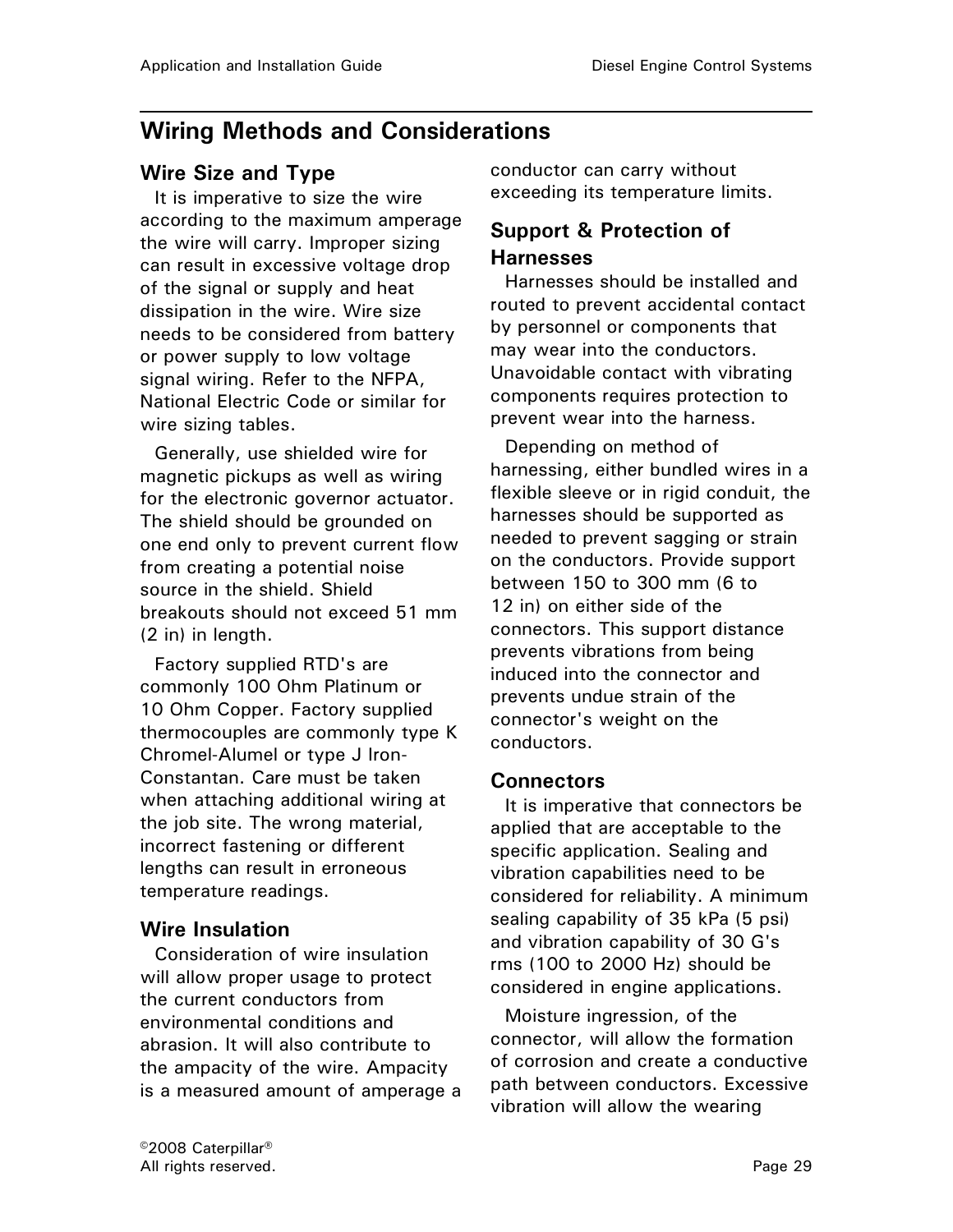away of the metal at the contact points of the connector, also called pin fretting. Corrosion and pin fretting may cause intermittent or complete failure of the connector.

### Routing Considerations

Wiring for DC circuits, magnetic pickups, thermocouples and RTD's can be routed in common conduits. However, they must not be in the same conduit with AC circuits. In addition, AC circuits greater than 600 volts should be separated from AC circuits less than 600 volts.

Route harnesses and wires away from hot exhaust manifolds and turbochargers, unless special insulation is provided. Route so wiring is protected from abrasive wear (such as grommets). Avoid sharp harness radii to reduce unnecessary wire connection strain. Route harnesses such that someone standing on equipment does not strain wiring.

Metal conduit will help reduce electrical noise, therefore, it's preferred to plastic conduit.

Avoid coiling extra wire length as it can create an electromagnetic compatibility (EMC) issue. Extra wire length should be cut off.

Ground loops should be avoided. Ground points should not be painted. Electrical codes and service publications or instructions may provide additional requirements.

IEEE Standard 142 (Recommended Practice for Grounding of Industrial and Commercial Power Systems), IEEE Standard 1100 (Recommended Practice for Powering and Grounding Sensitive Electronic Equipment) may also provide additional assistance.

To avoid potential noise, signal wiring should not exceed 30 m (98 ft) in length.

Installations with severe electromagnetic interference (EMI) may require shielded wire run in conduit, double shielded wire, or other precautions.

# Reference Material

### Media List

The following information is provided as an additional reference to subjects discussed in this manual.

EERP1000: Caterpillar Communications Toolkit

LEBE5255: EMCP 3 Application & Installation Guide

REHS1187: Electronic Installation Guide for 3126B, C7, C9, C12, C15, C18, and C32 Marine Engines